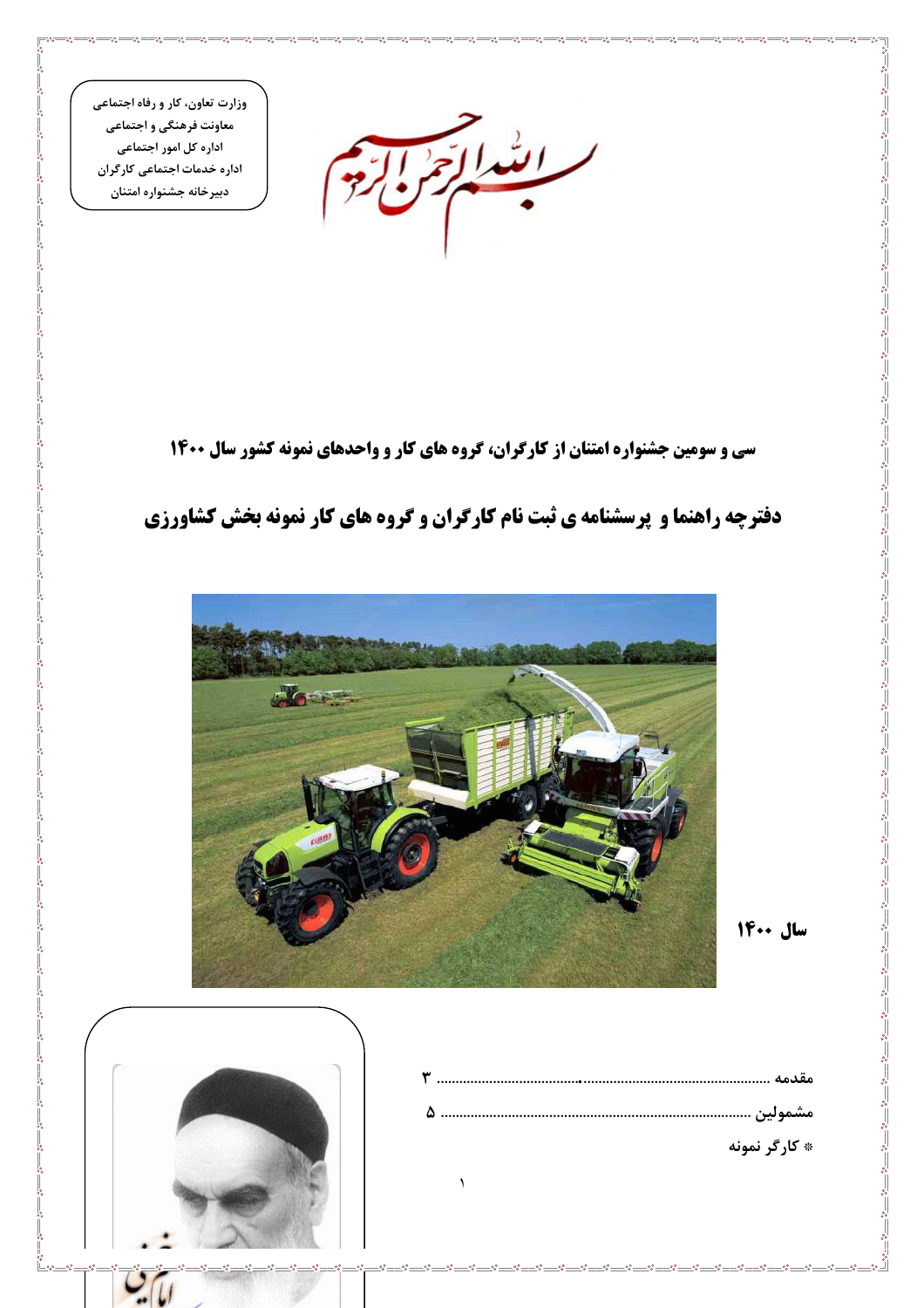# \* گروه کار نمونه \* اختراع (invention) \* خلاقيت و نوآوري \* بهره وري \* انتقال و بومي سازي تكنولوژي و صادرات \* ميزان اشتغال ايجاد شده \* ایمنی \* رعايت مسائل زيست محيطى و بهداشتى \* ویژگی ها و مهارت های فردی \* وضعيت ايثاركري \*شاخص های ستاره دار ف م مشخصات گ وه کار نمونه .........

| $\cdots$ . The communication of the state $\cdots$ of $\mathcal{F}^{\mu\nu}$ and $\mathcal{F}^{\mu\nu}$ and $\mathcal{F}^{\mu\nu}$ |  |
|------------------------------------------------------------------------------------------------------------------------------------|--|
|                                                                                                                                    |  |
|                                                                                                                                    |  |
|                                                                                                                                    |  |

### مقدمه

تلاش خستگی ناپذیر برای بهبود سطح زندگی و دست یابی به رفاه بیشتر، یکی از جلوه های بارز حیات آدمی است. این تلاش ها، طی سده های گذشته، عمدتاً شکل فردی یا گروهی داشته و به دلیل برخوردار نبودن از قاعده مندی های عمومی که در قالب نهادهای اجتماعی و سیاسی، سازمان می یابد، از بازده مطلوبی برخوردار نبوده است. به همین دلیل و بر اساس برخی برآوردها، طی هزاران سال تا پیش از ورود به قرن نوزدهم، درآمد سرانهٔ بشر تغییر چشمگیری نداشته است. ورود به عصر خردگرایی یا روشنگری، نه فقط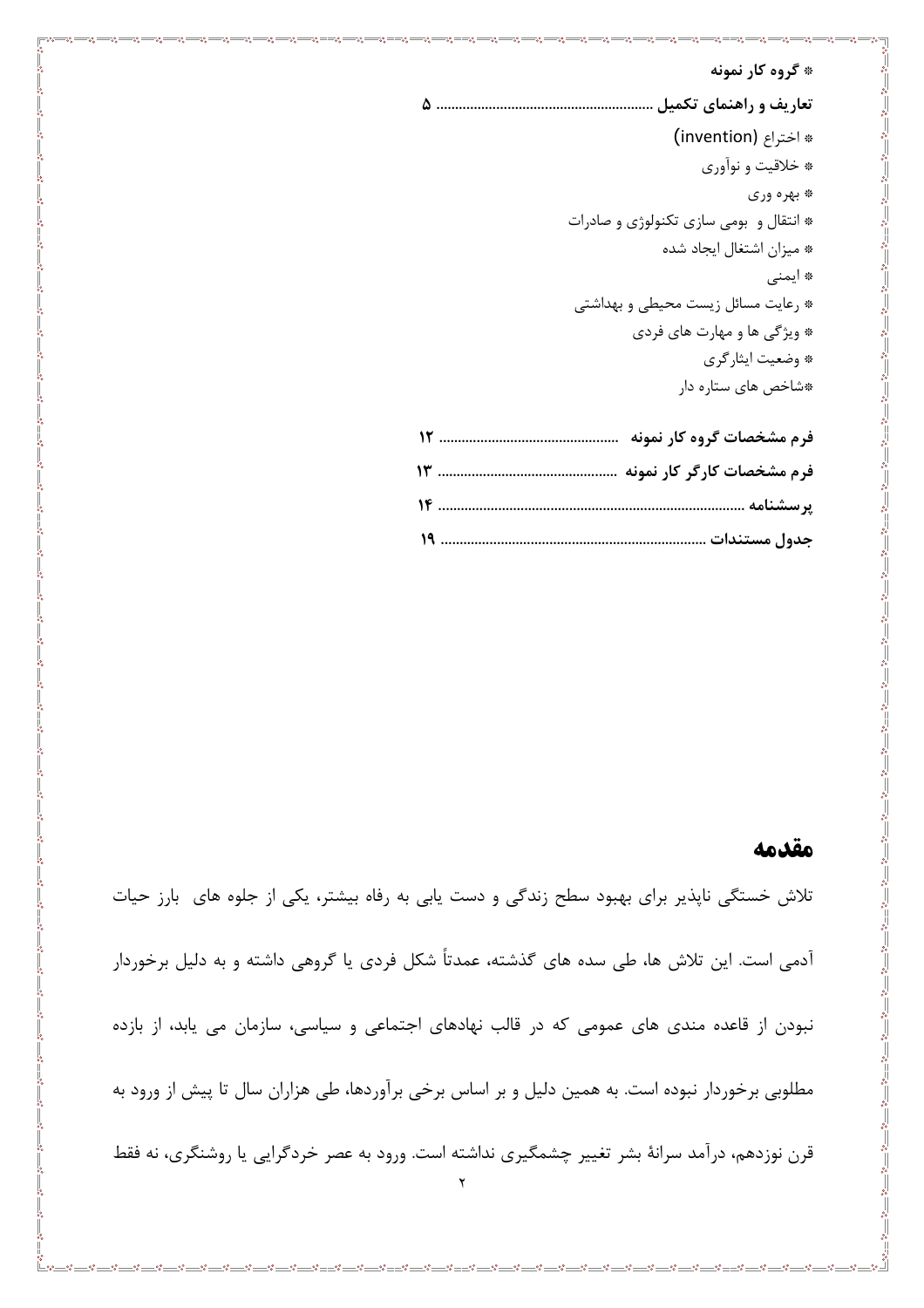منجر به بروز انقلاب صنعتی و رونق تکنولوژیک و شکوفایی علمی و فنی گردید، بلکه از آن مهم تر، موجب شکل گیری و استحکام مبانی نهادها در عرصه های سیاسی، اجتماعی، اقتصادی شد. در سایهٔ چنین محیطی و در نتیجه هم افزایی با تلاش های فردی، دورانی کاملاً متفاوت از گذشتهٔ بشر شکل گرفت و امکان دستیابی به رفاه و افزایش میزان توزیع درآمد مبتنی بر عوامل تولید فراهم گردید. ایرانیان از دیرباز از جمله جوامع انسانی بوده اند که با بهره گیری از خرد انسانی خویش در تکایو برای بروز خلاقیت، خلق ابداعات و اختراعات، توسعه و گسترش دانش و به خدمت گرفتن آن برای بهبود و رونق زندگی و اداره امور جامعهٔ خویش آفرینش های علمی، هنری و فرهنگی را زینت بخش جامعه خود و جامعهٔ انسانی کرده اند. شاید مبالغه نباشد اگر بگوئیم غفلت دقیقه ای در جامعه ای که پیچیدگی، تنوع و سرعت سه ویژگی بارز آن است ؛ از تلاش برای نوآوری و دستیابی به اکتشافات و اختراعات به همان میزان، عقب ماندگی و در نتیجه تهدید را متوجه حیات آن جامعه می کند. علاوه بر این رسالت مشخّص و معیّن که به منزله روح معنویت حیات انسانی است و به جامعه پویایی، جسارت، نوآوری و خلاقیت آرمانی انسانی-اسلامی می بخشد. همچنین در بعد داخلی و ملّی نیز با توجه به اسناد و برنامه های کلان کشور (سند چشم انداز ۲۰ ساله افق ایران اسلامی در سال ۱۴۰۴ ) ملت ایران بایستی به لحاظ علمی و تولید علم و فن آوري ٍ مقام اوّل منطقه را احراز نمايد. لذا ضرورت تلاش به سمت رويكرد نوين در عرصه هاي نوآوري، خلاقیت، کارآفرینی، کار جمعی و پژوهش محوری با تاکید بر الگو سازی چهره های ماندگار کار و مفاخر ملي جامعه کار و توليد براي نسل جوان، امري اجتناب ناپذير به نظر مي رسد.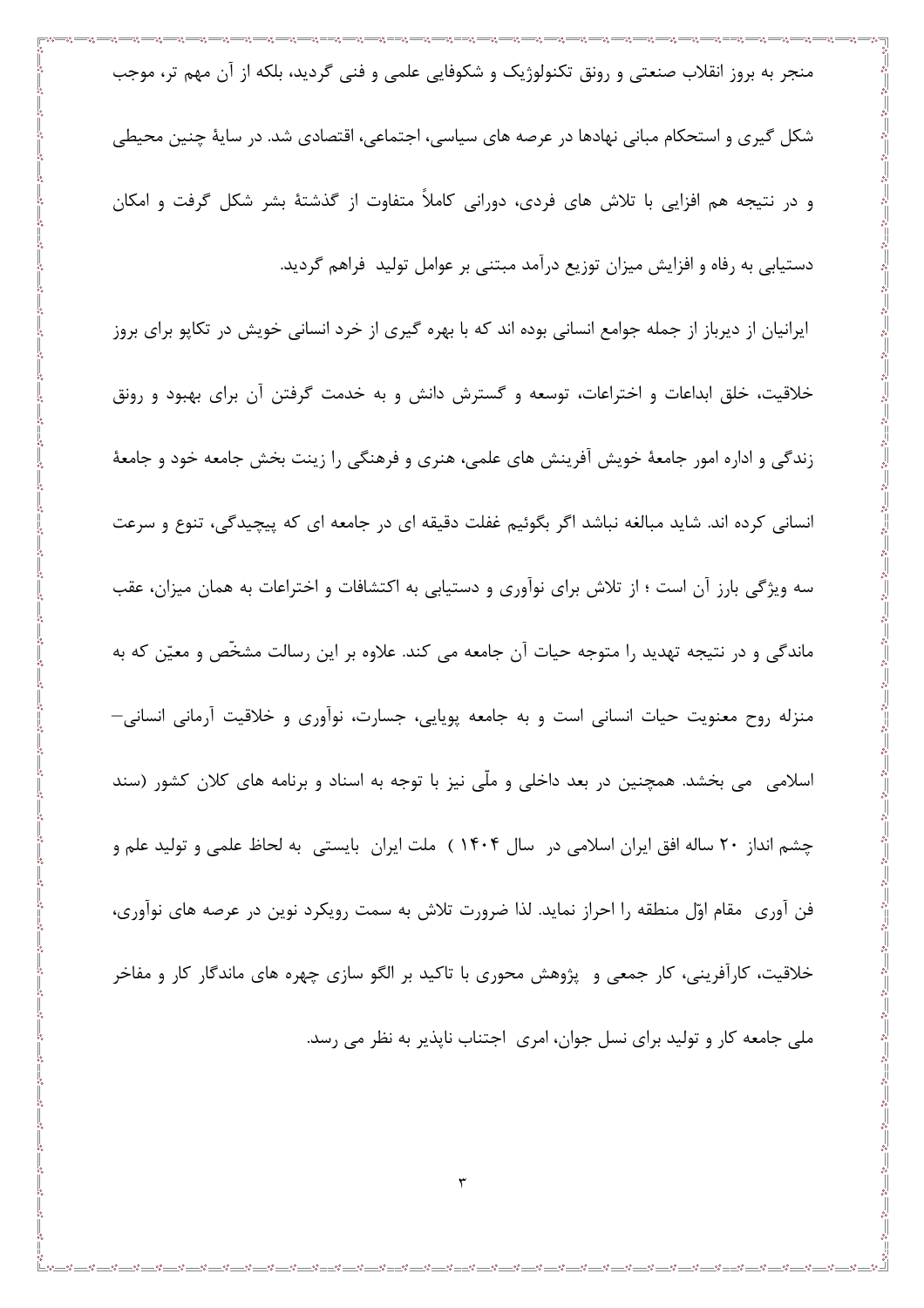**,اهنمای ثبت نام و تکمیل برسشنامه کارگران /گروه های کار نمونه بخش کشاورزی** مشمولين:

گاو گو فهوفه : کارگر مشمول قانون کار ی که در یکی از بخش های اقتصادی (صنعت، کشاورزی یا خدمات) مشـغول بـه کار بوده و در فعالیت شغلی خود ابتکار، اختراع، خلاقیت ویا نوآوری داشته که موجب ارتقای بهره وری در تولیـد یـا خـدمات کا, گاه شده است.

همچنین فرد در مسئولیت تعریف شده خود برای بهبود کمیت وکیفیت محصول و یا خدمات تلاش نموده و در راستای ترویج اخلاق اسلامی وحرفه ای و مشارکت هر چه بیشترکارگران دیگر اهتمام ورزد تا موفقیت برجسته برای سازمان خود به وجود آورد.

گروه گار فموفه: دو یا چند کارگر مشمول قانون کار که در یکی از بخش های اقتصادی (صنعت، کشـاورزی یـا خـدمات) مشغول به کار بوده و در راستای هدفی مشترک، با مشارکت و همفکری یکدیگر دست به ابتکار، اختراع، نوآوری و یـا خلاقیـت زده و نتیجه کار جمعی آنها موجب ارتقای بهره وری در تولید یا خدمت شده است.

## تعاریف و راهنمای تکمیل :

خلاقیت و نوآوری : نوآوری عبارت است از علمی و کاربردی ساختن افکار و اندیشه های نو ناشی از خلاقیت است. به عبارت دیگر، در خلاقیت اطلاعات به دست می آید و در نوآوری، آن اطلاعات به صورت های گوناگون عرضه مـی شود. **ایده :** ایده عبارت است از پیشنهاد خلاقانه و ابتکاری که به منظور حل یک مسأله یا چند مسأله (چالش، مشکل، عیب و

نقص)، بهبود یک یا چند فرآیند (متد، شیوه و روش انجام کار) و تغییر در یک وضعیت (شرایط، عوامل و مؤلفه های مؤثر).

**فر آیند تولید:** فرایند به مجموعهڷ فعالیتهای به هم پیوستهای اطلاق می شود که برای ایجاد یک یا چند تغییر تعریف شده طراحی و پیاده شدهاست. در ضمن هر فرایند با یک فعالیت مشخص آغاز و با یک فعالیت مشخص نیز پایان می بابد (از ماده اولیه تا محصول نهائی)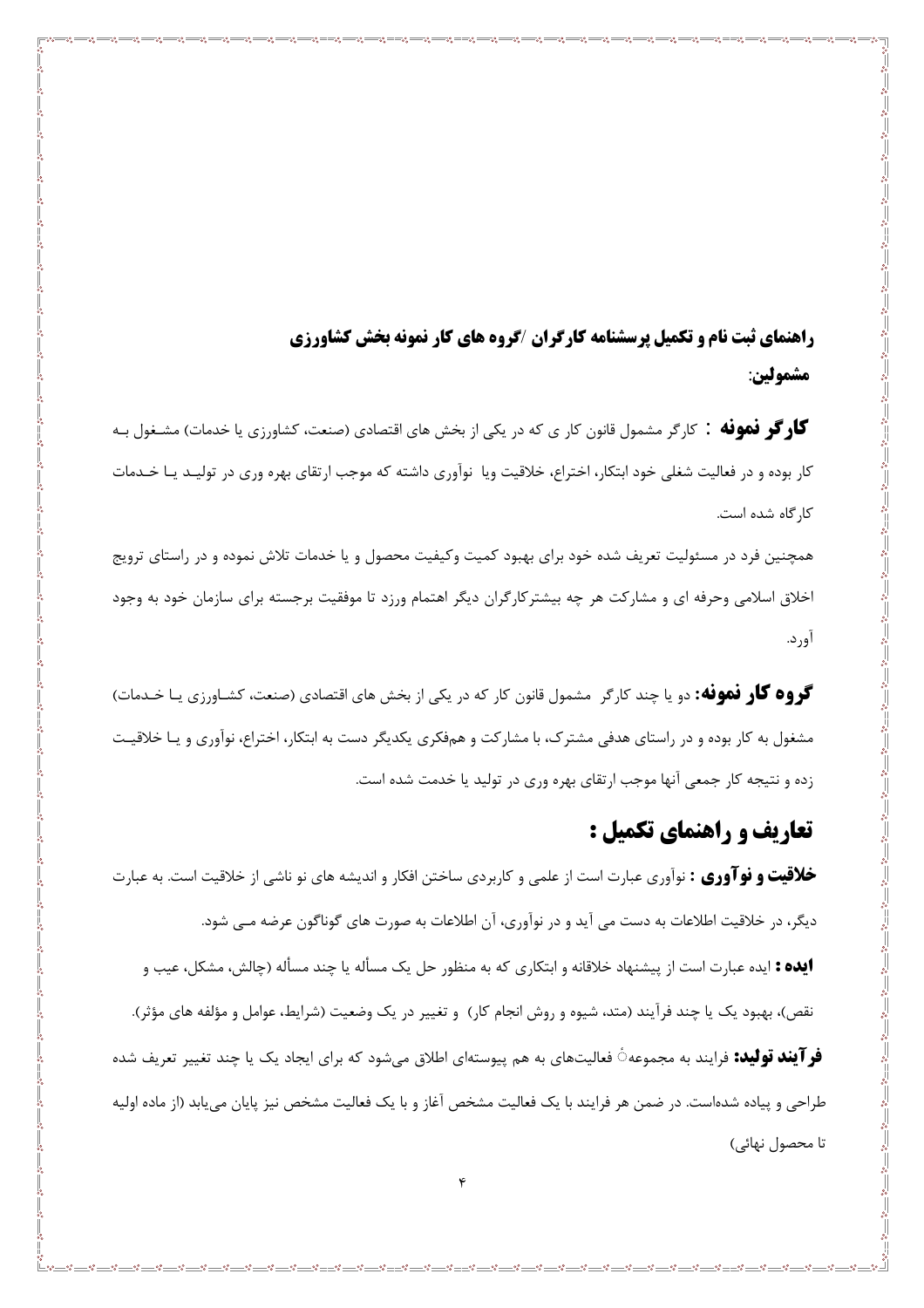خ**دمات :**به اقدامات و عملیاتی نوآورانه که فرد با بهره گیری از ابزار و وسایل مختلف، برای رفع نیازهای بشر انجام می دهد ، خدمات اطلاق می شود.

**اصلاح:** در اصلاح آنچه که موجب ایجاد اشکال در قطعه، دستگاه یا ماشین، خط تولید و فرآیند ارائه خدمات شده است برطرف یا حذف مے گردد.

**تکمیل ٔ** در تکمیل به قطعه، دستگاه یا ماشین، خط تولید و فرآیند ارائه خدمات چیزی اضافه می گردد تا عملکرد آن بهبود يابد.

**مراجع ذیصلاح :** مراکز علمی و تحقیقاتی و دستگاه تخصصی مرتبط و معتبر.

### ۱-خلاقیت و نوآوری

١-١- اگر ارائه طرح منجر به خلق ايده نوآورانه گرديده است اين سؤال را در پرسشنامه (گزينه دارد ) علامتگذاري و ضمن پیوست تأییدیه از مراجع ذیصلاح ، مستندات مربوطه(قبل و بعد از اجرای طرح ) همراه با شرح فعالیت را (در فایل word ) ضمیمه نماید.

٦-١- چنانچه جهت بهبود و ارتقاء وضعيت موجود ، نسبت به ساخت تجهيزات و ادوات كشاورزي ، توليد محصول جديد و بکارگیری مطلوب اّن در چرخه تولید (تولید انبوه ) اقدامی انجام داده باشد این سؤال را در پرسشنامه (گزینه دارد ) علامتگذاری و ضمن پیوست تأییدیه از مراجع ذیصلاح ، مستندات مربوطه(قبل و بعد از اجرای طرح ) همراه با شرح فعالیت را (در فایل word) ضمیمه نماید.

٣-١- چنانچه جهت بهبود و ارتقاء وضعيت موجود نسبت به اصلاح يا تكميل فرآيند توليد محصول يا تجهيزات و ادوات کشاورزی یا در خود محصول اقدامی انجام داده باشد این سؤال را در پرسشنامه ( گزینه دارد ) علامتگذاری و مستندات مربوطه(قبل و بعد از اجراي طرح ) همراه با شرح فعاليت را (در فايل word ) ضميمه نمايد.

۴-۱- چنانچه جهت بهبود و ارتقاء وضعیت موجود در بخش کشاورزی رکوردی را به ثبت رسانده باشد این سؤال را در پرسشنامه ( گزینه دارد ) علامتگذاری و ضمن پیوست نمودن تأییدیه ثبت ، مستندات مربوطه(قبل و بعد از اجرای طرح ) همراه با شرح فعالیت را (در فایل word ) ضمیمه نماید.

**۳ – بهره وری**(پس از اجرای طرح)**:** عبارتست از بدست آوردن حداکثر سود ممکن با بهره گیری و استفاده بهینه از نیروی کار، توان، استعداد و مهارت نیروی انسانی، زمین، ماشین، پول، تجهیزات، زمان، مکان و…به منظور ارتقاء کارگاه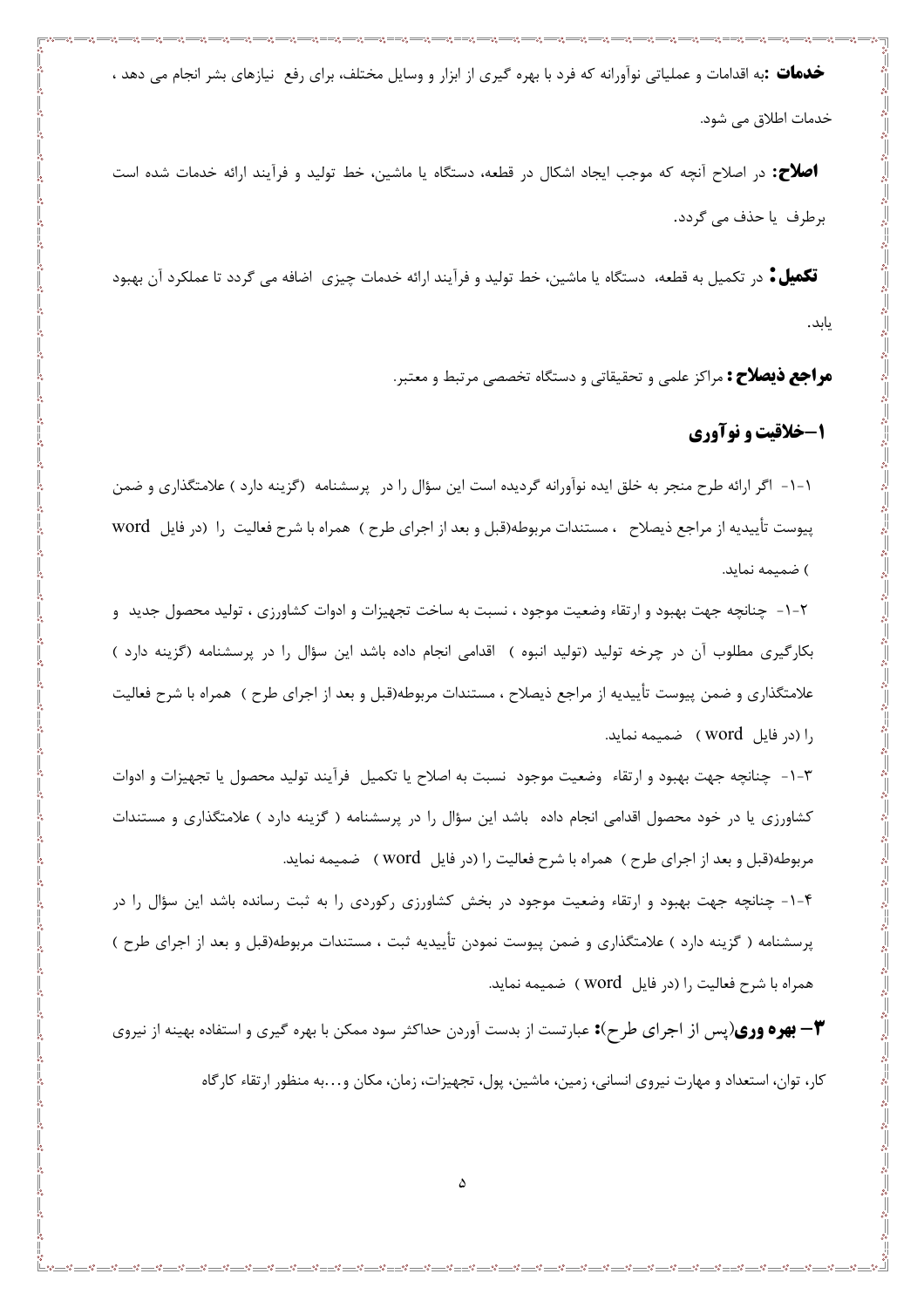**صرفه جویی :** به مفهوم مصرف چیزی به شکل درست و مناسب آن است. این مسأله برای ایجاد تعادل میان درآمد و هزینه بسیار مهم و اساسی است و در حوزه اقتصاد کارگاه نیز می تواند تأثیرگذار و سرنوشت ساز باشد.

**فناوری نوین :**فناوری" دربردارنده کلیه روشها، فرآیندها, سیستمها و مهارتهایی است که جهت تبدیل منابع به محصولات بکار گرفته میشوندیا به عبارتی فناوری روش به کار بردن امکانات، دستگاه ها و ابزار هاست به طوریکه در حوزه ی خود استقاده آسانتر و مفید تری برای انسان فراهم اورد.

۱–۳– اگر اجرای طرح، بدون تغییر در میزان منابع ورودی(استفاده بهینه از منابع موجود) منجر به افزایش میزان تولید (نسبت به سال زراعی گذشته) گردیده است این سؤال را در پرسشنامه (گزینه دارد) علامتگذاری و ضمن مشخص نمودن درصد آن، مستندات مربوطه همراه با شرح فعالیت (چگونگی و میزان آن) را ضمیمه نماید.

۲-۳- اگر اجرای طرح، منجر به صرفه جوئی در نهاده های تولید گردیده است این سؤال را در پرسشنامه (گزینه دارد) علامتگذاری و ضمن مشخص نمودن درصد آن، مستندات مربوطه (قبل و بعد از اجرای طرح) همراه با شرح فعالیت و میزان آن ,ا ضميمه نمايد.

٣-٣- اگر اجراي طرح، بدون تغيير در ميزان منابع ورودي (استفاده بهينه از منابع موجود) منجر به ارتقاء كيفيت محصول يا فرآیند تولید و خدمات گردیده است این سؤال را در پرسشنامه (گزینه دارد) علامتگذاری و مستندات مربوطه همراه با شرح فعاليت، عكس و فيلم را ضميمه نمايد.

۴-۳- اگر اجرای طرح، منجر به کاهش مصرف انرژی گردیده است این سؤال را در پرسشنامه (گزینه دارد) علامتگذاری و ضمن مشخص نمودن درصد آن مستندات مربوطه همراه با شرح فعالیت و میزان آن ۱٫ ضمیمه نماید.

۰۳-۵- چنانچه انجام طرح صرفه جویی ریالی برای کارگاه در بر داشته است این سؤال را در پرسشنامه (گزینه دارد) علامتگذاری و ضمن مشخص نمودن مبلغ آن، مستندات مربوطه همراه با شرح فعالیت و محاسبات مربوطه را ضمیمه نماید. ۶-۳- چنانچه انجام طرح صرفه جویی ارزی برای کارگاه در بر داشته است این سؤال را در پرسشنامه (گزینه دارد) علامتگذاری و ضمن مشخص نمودن مبلغ آن، مستندات مربوطه همراه با شرح فعالیت و محاسبات مربوطه را ضمیمه نماید. ۷-۳-چنانچه کارگر در فرآیند اجرای طرح یا ایده خود از فناوری نوین استفاده کند این سؤال را در پرسشنامه (گزینه دارد) علامتگذاری و ضمن مشخص نمودن نوع آن، مستندات مربوطه همراه با شرح فعالیت را ضمیمه نماید.

#### **3- انتقال و بومی سازی تکنولوژی و صادرات**

**انتقال و بومی سازی تکنولوژی** : اکتساب، توسعه و کاربرد یک فن آوری به وسیله کشوری غیر از کشوری که خاستگاه آن تکنولوژی است را فرآیند انتقال تکنولوژی و پیوند دادن ٍ فن آوری ٍ وارداتی با اهداف، شرایط، امکانات و نیازهای کشور وارد کننده بومي سازي تکنولوژي مي گويند.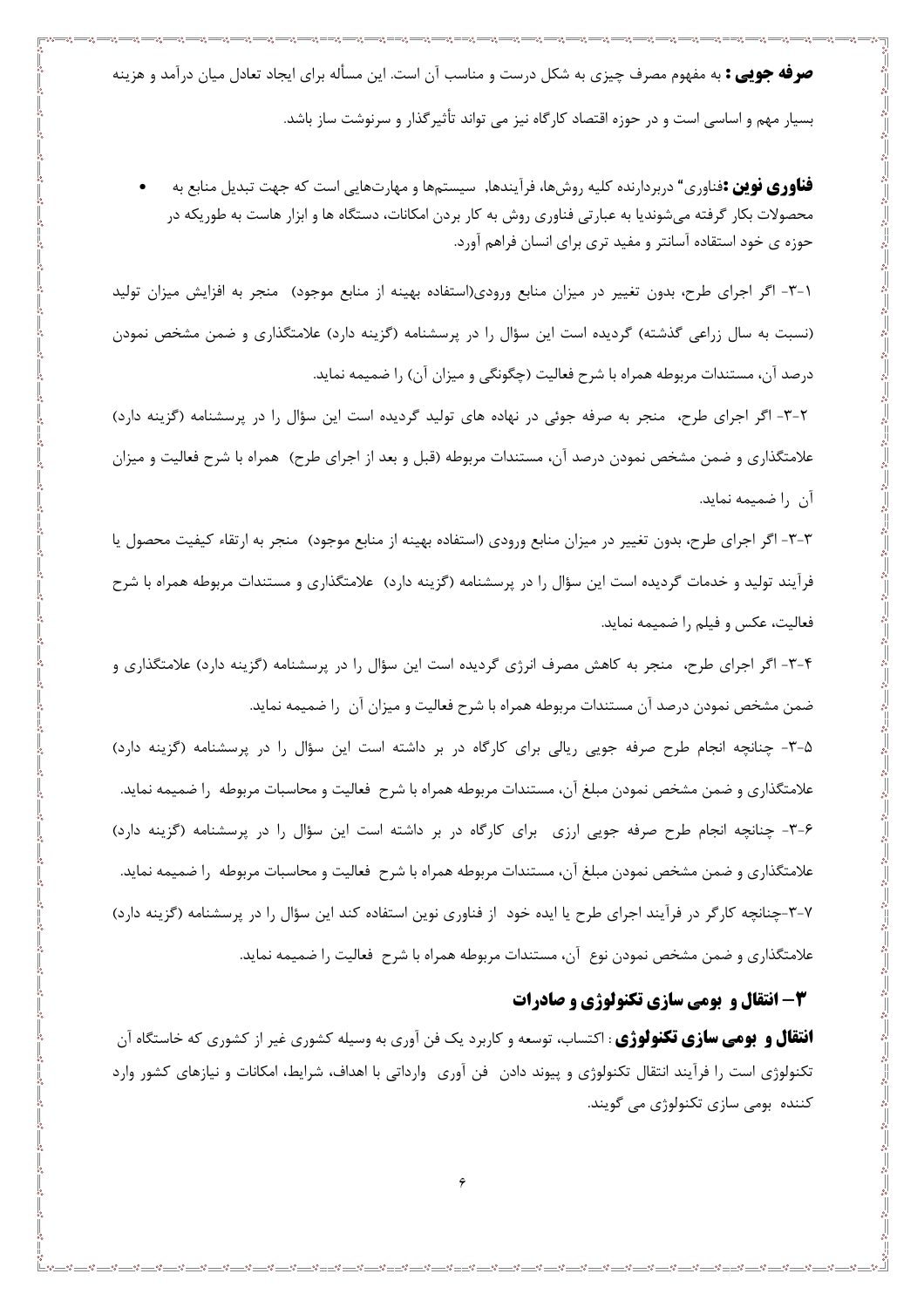**صادرات:** صادرات نقطه آغاز ارتباط برقرار کردن با اقتصاد جهانی است و برای رشد و توسعه اقتصادی کشور می باشد که از فروش تولیدات یا خدمات به کشورهای دیگر برای کسب درآمد ارزی حاصل می شود و در برقراری موازنه تجاری و ایجاد تعادل اقتصادی کمک شایانی می نماید.

- - ۳- در راستای اجرای طرح اگر نیاز به انتقال یا مشارکت در بومی سازی محصول یا فرآیند تولید آن بوده و انجام شده است(در سطح استانی ) این سؤال را در پرسشنامه (گزینه دارد ) علامتگذاری و مستندات مربوطه همراه با شرح فعالیت (توضيح نوع تكنولوژي ، شيوه بومي سازي و روش انتقال يا نوع مشاركت)(در فايل word ) را ضميمه نمايد.

۲-۳- در راستای اجرای طرح اگر نیاز به انتقال یا مشارکت در بومی سازی محصول یا فرآیند تولید آن بوده و انجام شده است(در سطح ملی ) این سؤال را در پرسشنامه (گزینه دارد ) علامتگذاری و مستندات مربوطه همراه با شرح فعالیت (توضیح نوع تکنولوژی ، شیوه بومی سازی و روش انتقال یا مشارکت)(در فایل word ) را ضمیمه نماید.

٣-٣- اگر محصول جدید تولید شده ، صادر گردیده است . و یا موجب کاهش واردات شده باشد آین سؤال را در پرسشنامه علامتگذاری و ضمن مشخص نمودن درصد آن مستندات مربوطه همراه با شرح فعالیت(میزان آن در مقایسه با سال زراعی گذشته و نام کشورهای مقصد) ( در فایل )word) را ضمیمه نماید.

**۴ – میزان اشتغال ایجاد شده:** بکارگیری نیروی کار مولد پس از انجام طرح در کارگاه

۱-۴- اگر اجرای طرح منجر به افزایش نیروی انسانی کارگاه نسبت به یکسال گذشته شده باشد این سؤال را در پرسشنامه (گزینه دارد) علامتگذاری و ضمن مشخص نمودن درصد آن در مقایسه با قبل از انجام طرح مستندات مربوطه (لیست بیمه) را ضميمه نمايد.

۲-۴- اگر اجرای طرح منجر به افزایش ً غیر مستقیم نیروی انسانی (استفاده در صنایع مرتبط) شده باشد این سؤال را در پرسشنامه (گزینه دارد) علامتگذاری و مستندات مربوطه (لیست بیمه) را ضمیمه نماید.

۴-۳- اگر اجرای طرح موجب پایداری و حفظ وضعیت اشتغال موجود شده باشد در پرسشنامه علامتگذاری و ضمن ذکر توضيحات ، مستندات مربوطه را(در فايل word ) ضميمه نمايد.

**۵– ایمنی:** میزان دوری از خطر ایمنی تعریف شده است. ایمنی یک موضوع حفاظت نسبی از برخورد با خطرات است و کمیتی نسبی می باشد. به استناد شق دوم ماده ۹۱ قانون کار، کارگران ملزم به استفاده و نگهداری از وسایل حفاظتی و بهداشتی و اجرای دستورالعمل های مربوطه می باشند.

۱–۵– در صورتی که در طرح (ساخت، اصلاح، تکمیل و …….) اجرا شده استاندارد های ایمنی رعایت شده باشد. این سؤال را در پرسشنامه (گزینه دارد) علامتگذاری و مستندات مربوطه را ضمیمه نماید.

۶-رعایت مسائل زیست محیطی و بهداشتی :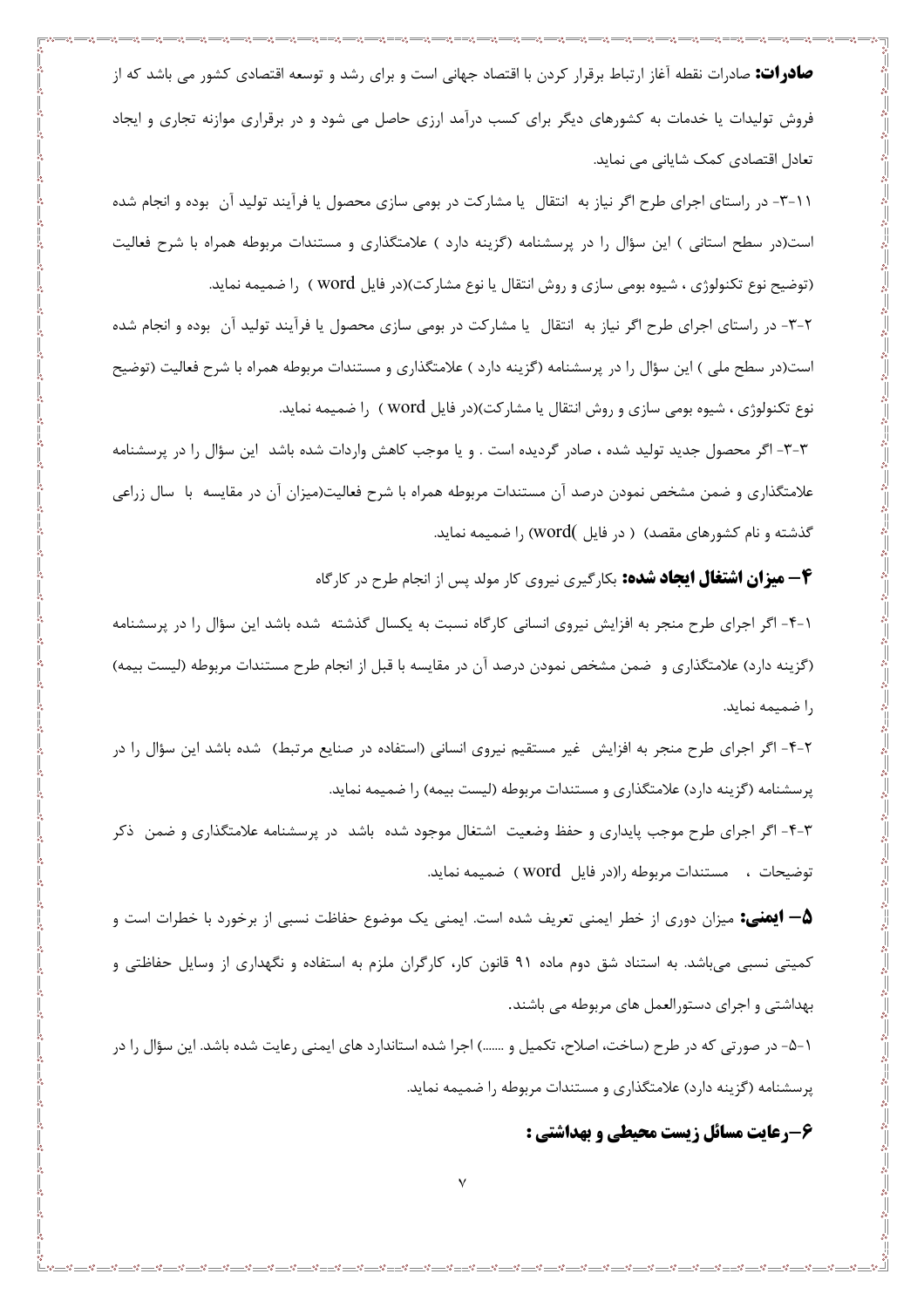**محصول ارگانیک** : محصولاتی هستند که در تمام مراحل رشد با سیستم طبیعی هماهنگ بوده و در خاکی که از چند سال قبل هیچگونه سموم دفع آفات گیاهی نظیر: علف هرزکشها، قارچکشها و مواد شیمیایی در آن استفاده نشده و فقط با مواد طبیعی مانند کمپوست گیاهی تقویت میشود، رشد میکنند.

**محصول سالم :** محصولات فاقد یا دارای حد مجاز باقیمانده سموم، آفت کش ها، عناصر و فلزات سنگین و مایکوتوکسین ها

در کشت این محصولات با استفاده از روش ها ی مناسب در تغذیه گیاه و حاصلخیزی خاک و روش های تلفیقی کنترل آفات، مصرف مواد شیمیایی مصنوعی درروند کشت حذف و یا به حداقل ضرورت رسیده است.

-۶- چنانچه اجرای طرح ، منجر به کاهش آلودگی زیست محیطی (منابع خاک ، اب ،هوا و ……..) شده باشد. این سؤال را در پرسشنامه (گزینه دارد ) علامتگذاری و مستندات مربوطه را ضمیمه نماید.

۲-۶- چنانچه در فرآیند تولید محصول ، مصرف سموم و مواد آلاینده را کاهش داده و بجای آن از کمپوست های گیاهی وبیو تله ها برای کنترل آفات استفاده نموده باشد .این سؤال را در پرسشنامه ( گزینه دارد ) علامتگذاری و مستندات مربوطه و شرح فعاليت (در فايل word ) ,ا ضميمه نمايد.

۳-۶- چنانچه محصول تولید شده کاملاً ارگانیک بوده و در فرآیند تولید آن کلیه مولفه ها وشاخصه های ارگانیک بودن محصول رعایت شده باشد . این سؤال را در پرسشنامه (گزینه دارد ) علامتگذاری و مستندات مربوطه و شرح فعالیت (در فایل word ) را ضمیمه نماید.

۴-۶- چنانچه محصول تولید شده سالم (طبق تعریف فوق ) باشد و در فرآیند تولید آن کلیه مولفه ها وشاخصه ها ی سالم بودن محصول رعایت شده باشد . این سؤال را در پرسشنامه ( گزینه دارد ) علامتگذاری و مستندات مربوطه و شرح فعالیت (در فایل word) ,ا ضمیمه نماید

### **7-ویژگی هاو مهارت های فردی**

۰۱–۷ ارتقاء مهارت فردی یا گروهی ( تا ۴ دوره مرتبط با شغل) : در صورتی که کارگر یا اعضای گروه کار آموزشهای مرتبط با شغل ((فنی و حرفه ای و سایر ) را گذرانده باشد این سؤال را در پرسشنامه علامتگذاری و مستندات مربوطه(گواهی نامه ها ) را ضمیمه نماید.

۲– ۷–, عایت مسائل ایمنی فردی :در صورتی که کارگر یا اعضای گروه کار مسائل ایمنی فردی رعایت نماید و دارای تأییدیه از مدیر ذیربط خود باشد. این سؤال را در پرسشنامه علامتگذاری و مستندات مربوطه (تأییدیه ) را ضمیمه نماید.

۳- ۷- ۱مایت شئونات اسلامی واصول اخلاقی :در صورتی که کارگر یا اعضای گروه کار دارای تأییدیه از مدیر ذیربط خود باشد این سؤال را در پرسشنامه علامتگذاری و مستندات مربوطه (تأییدیه ) را ضمیمه نماید.

۴- ۷ - وجدان و انضباط کاری ( رعایت آئین نامه های داخلی کارگاه ): در صورتی که کارگر یا اعضای گروه کار دارای تأییدیه از مدیر ذیربط خود باشد این سؤال را در پرسشنامه علامتگذاری و مستندات مربوطه(تأییدیه ) را ضمیمه نماید.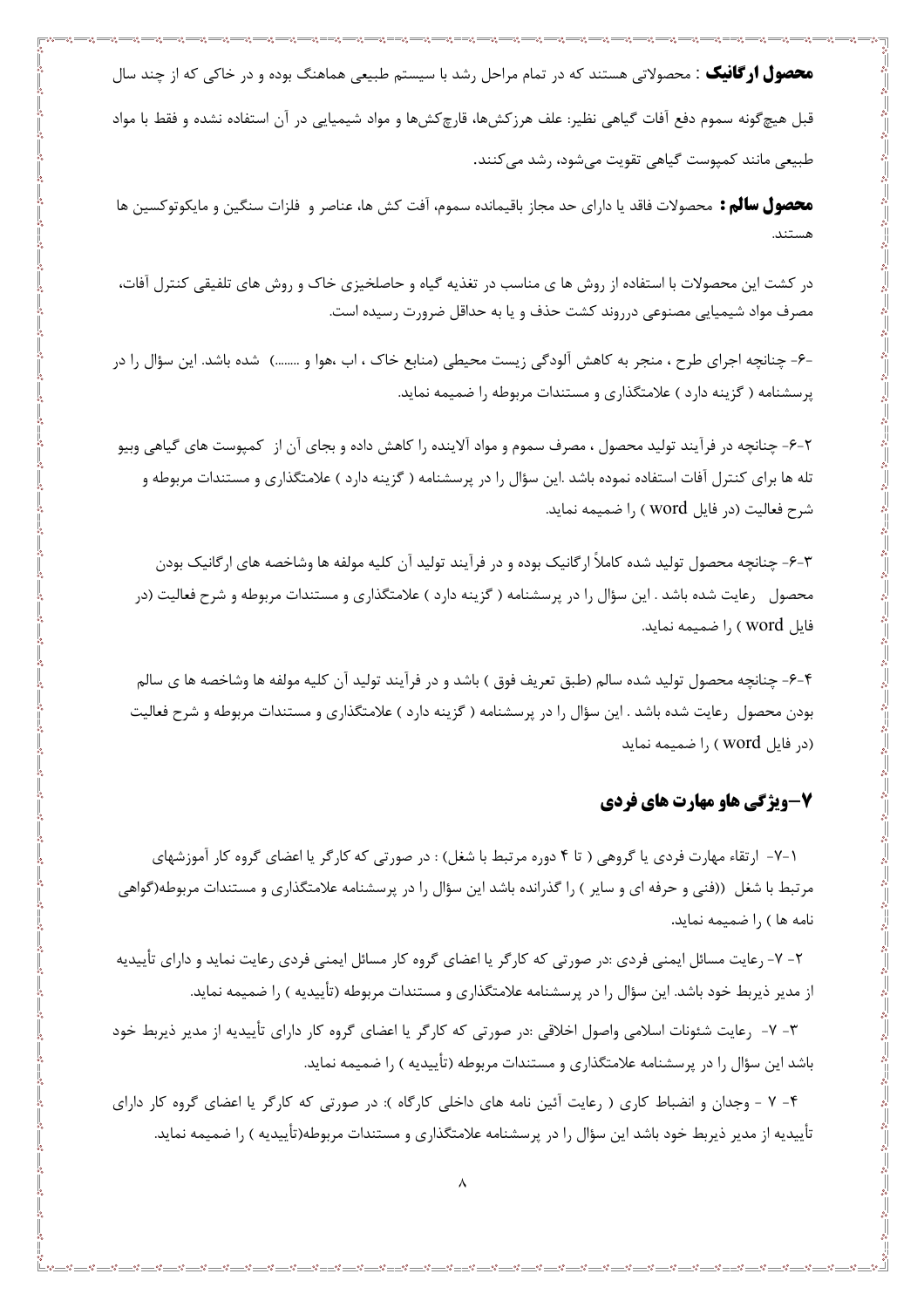۵– ۷– نحوه ارتباط با همکاران ومشارکت در تشکلهای گروهی کارگاه در صورتی که کارگر یا اعضای گروه کار دارای تأییدیه از مدیر ذیربط خود باشد این سؤال را در پرسشنامه علامتگذاری و مستندات مربوطه(تأییدیه ) را ضمیمه نماید.

۶- ۷ - تلاش در جهت انتقال مهارت دانش و تجربیات خود به همکاران : در صورتی که کارگر یا اعضای گروه کار دارای تأییدیه از مدیر ذیربط خود باشد این سؤال را در پرسشنامه علامتگذاری و مستندات مربوطه (تأییدیه ) را ضمیمه نماید

### 8- منطقه جغرافيايي

کارگر نام استان، شهر، شهرستان یا روستایی که محل کار او در آنجا می باشد را ذکر نماید.

\* شایان ذکر است به دارندگان شاخص های ذیل در صورت دارا بودن و پیوست مدارک و مستندات، امتیاز اضافه تعلق مي گيرد :

**ا— اختراع** (invention**):** به هر نوع ايده جديدي كه به واقعيت تبديل شده باشد اختراع مي گويند .به عبارت ديگر از قوه به فعل درآمدن یک فکر یا اعمال یک فکر جدید بر روی وسایل موجود یا ایجاد تغییر و تبدیل در روی وسایل موجود برای دستیابی به نتیجه جدید اختراع است.

١-١- اگر فرد شركت كننده طرح اصلى خود را ثبت بين المللى نموده است اين سؤال را در پرسشنامه ( گزينه دارد ) علامتگذاری و گواهی ثبت را ضمیمه نماید.

۲-۱- اگر فرد شرکت کننده طرح اصلی خود را ثبت ملی(ایران ) نموده است این سؤال را در پرسشنامه علامتگذاری و گواهی ثبت را ضميمه نمايد.

۳-۱- اگر فرد شرکت کننده بتواند بیان واضح و دقیقی از مزایای اختراع، برجستگیهای تکنیکی و فنی اختراع(FEATURES OF THE INVENTION) اهمیت اختراع ثبت شده در جریان دانش و توسعه فناوری جامعه، کاربرد، زمینه و قلمرو جغرافیایی ، ارائه دهد .این سؤال را در پرسشنامه (گزینه دارد ) علامتگذاری و مستندات و توضیحات خود را ضميمه نمايد.

۴–۱–اگر فرد شرکت کننده رکوردی در حوزه کشاورزی ثبت کرده باشد این سؤال را در پرسشنامه ( گزینه دارد ) علامتگذاری و گواهی ثبت( گواهی ثبت رکورد هم از جهاد کشاورزی استان باید اخذ شود .) را ضمیمه نماید.

**۳- تحقیق و پژوهش:** هر تولیدی که به دنبال جستجوی حقایق و برای کشف بخشی از معارف و نشر آن در میان مردم به

قصد حل مشکلی یا بیان اندیشه ای در موضوعی از موضوع های علمی، از طریق مطالعه ای نظام مند، برای یافتن روابط اجتماعی میان پدیده های طبیعی به دست آید که نتایج آن ها به کاربردها، روش ها و مفاهیم و مشاهدات جدید در زمینه علمی با هدف پیشبرد مرزهای علم و فن آوری منجر گردد.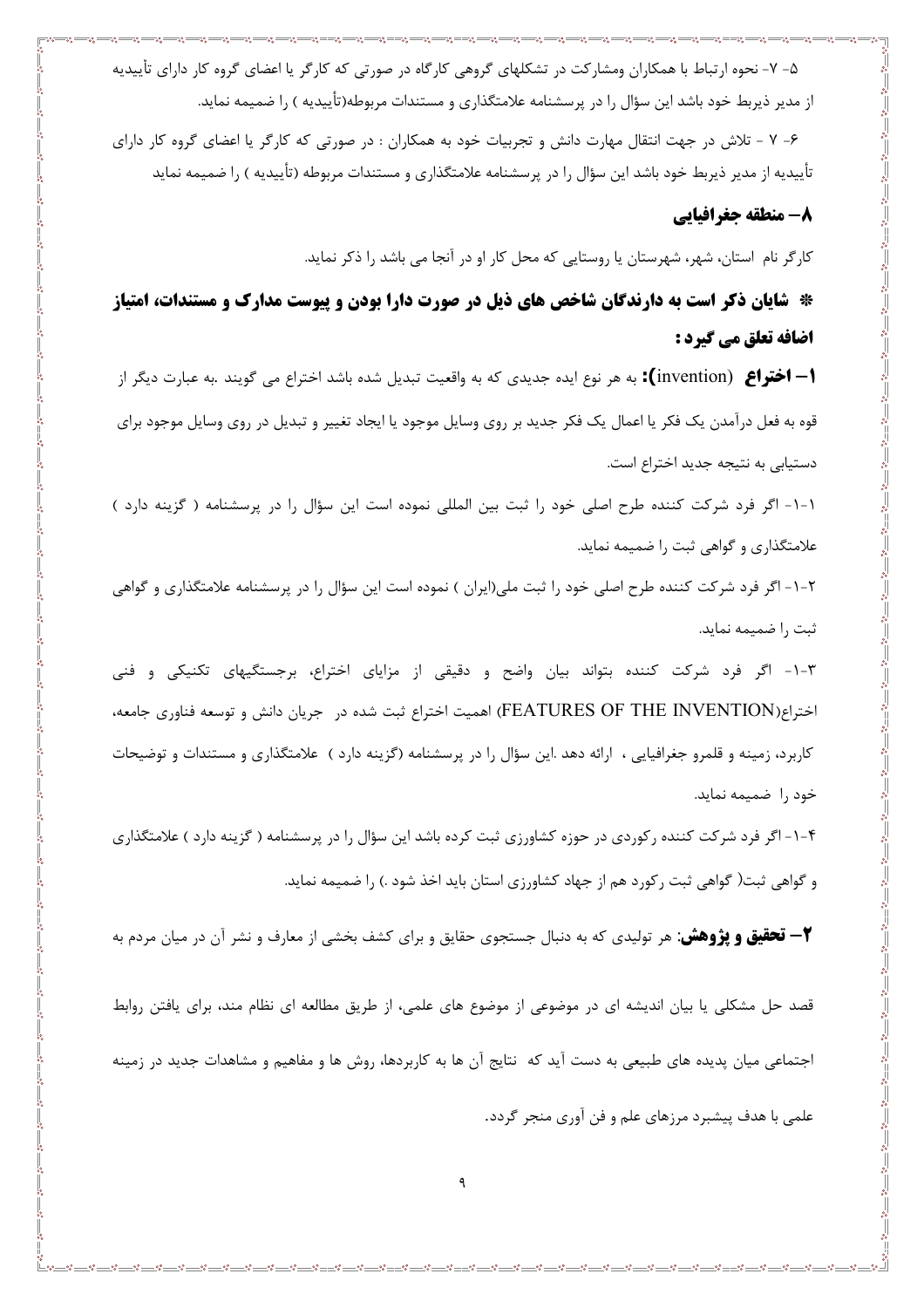پژوهش همچنین برای استفاده از پدیدههای موجود برای دست یافتن به راهکارهای عملی وفن آوری ها بهکار میرود.

٢-٢- مقاله بين المللي (İsi) مرتبط

۲-۲- مقاله علمي پژوهشي (isc و داخلي و خارجي )مرتبط

٣-٢- مقاله بين المللي(ISI-ISC)،علمي پژوهشي(داخلي ياخارجي)غيرمرتبط

٣-٢- مقاله كنفرانسي داخلي وخارجي مرتبط

۴-۲- مقاله کنفرانسی داخلی و خارجی غیر مرتبط

٨-٢ - تاليف (تا ٢كتاب)

۶-۲- ترجمه کتاب (تا ۲کتاب)

۷–۲– اجرای سخنرانی علمی یا حرفه ای مرتبط با حوزه کاری - اجرای کارگاه آموزشی و عضویت در کمیته های تخصصی

**٣ – وضعیت ایثار کری:** با تاییدیه از مراجع ذیربط (تصویر کارت یا مدارک قابل قبول)

- -۳-۱ جانباز $-$  آزاده $-$ رزمنده
	- ۲-۳- خانواده شهید
	- ٣-٣- بسيجي فعال

**۴- مدارک و مستندات لازم**: هر مدرکی که ادعا های مطرح شده را اثبات و قابل پذیرش می نماید (کسب امتیاز این

شاخص منوط به پیوست کامل مستندات و مدارک می باشد).

٩-٢- عكس يرسنلي (٣\*٣) -تصوير شناسنامه -كارت ملي -مدرك تحصيلي-دفترچه بيمه و.......

٢-٢- ارائه توضيحات لازم و مشروح (همراه با عكس و فيلم) در خصوص طرح و پيوست تأييديه ها و ثبت اختراع

## فرم مشخصات گروه کار نمونه سال1400

|           |        |                   | <b>نام شرکت:</b> |                |         |                           | استان:        |
|-----------|--------|-------------------|------------------|----------------|---------|---------------------------|---------------|
|           |        |                   |                  |                |         |                           |               |
| عنوان شغل | تحصلات | <b>تاريخ تولد</b> | كدملي            | شماره شناسنامه | نام يدر | <b>نام و نام خانوادگی</b> | <b>  رديف</b> |

| عنوان شغل | تحصيلات |      | تاريخ تولد | كدملي | شماره شناسنامه | نام پدر | <b>نام و نام خانوادگی</b> | رديف |
|-----------|---------|------|------------|-------|----------------|---------|---------------------------|------|
| در کارگاه | رشته    | مدرک |            |       |                |         |                           |      |
|           |         |      |            |       |                |         |                           |      |
|           |         |      |            |       |                |         |                           |      |
|           |         |      |            |       |                |         |                           |      |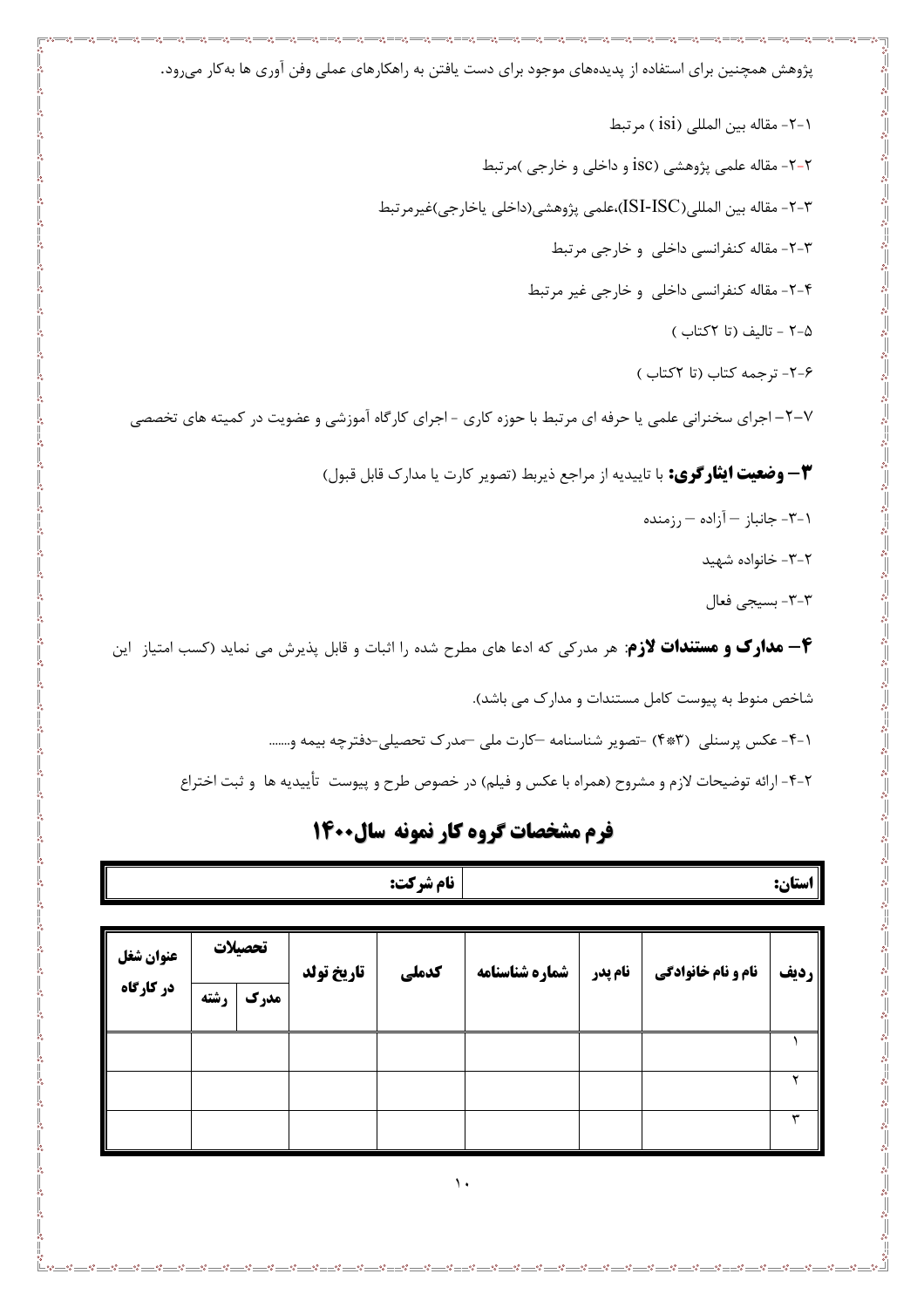| <b>  عنوان پروژه/ طرح ابتکاری:</b> |
|------------------------------------|
|                                    |
| تشريح طرح :                        |
|                                    |
|                                    |
| مختصات فني :                       |
|                                    |
|                                    |
|                                    |
| نقاط قوت :                         |
|                                    |
|                                    |

 $\frac{3}{6}$   $\frac{3}{6}$   $\frac{3}{6}$ 

## **فرم مشخصات کارگر نمونه سال1400**

|                              |              |         |            | نام شركت:<br>استان: |                |         |                           |
|------------------------------|--------------|---------|------------|---------------------|----------------|---------|---------------------------|
|                              |              |         |            |                     |                |         |                           |
|                              |              | تحصيلات |            |                     |                |         |                           |
| <b>  عنوان شغل در کارگاه</b> | <b>، شته</b> | مدرك    | تاريخ تولد | كدملي               | شماره شناسنامه | نام پدر | <b>نام و نام خانوادگی</b> |
|                              |              |         |            |                     |                |         |                           |
|                              |              |         |            |                     |                |         |                           |
|                              |              |         |            |                     |                |         |                           |

**عنوان پروژه/ طرح ابتكاري:** 

 $-38 - 38 - 38 - 38 - 38 - 38 - 38$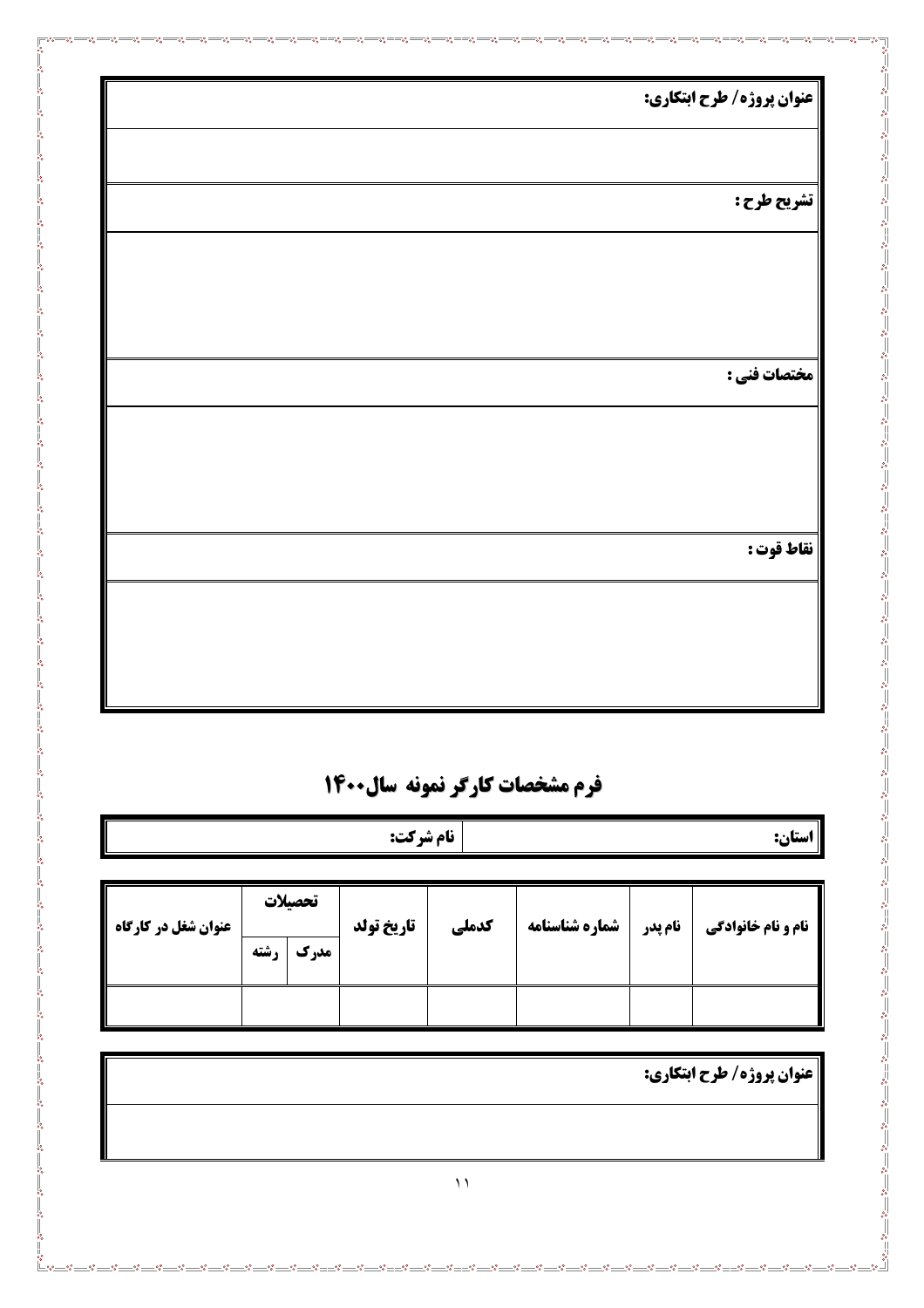| ٠ | п. | ٠. |
|---|----|----|
| ٠ | ∽  | 71 |

مختصات فني :

نقاط قوت :

کاربرگ گزینش کارگر نمونه /گروه کار نمونه بخش کشاورزی

¦<br>∘°<br>|∟<sub>%°—</sub>∞°

نام شركت / كارخانه: نام استان: نام و نام خانوادگی کارگر / نماینده گروه کار نمونه: عنوان طرح ابتكاري:

 $-8^{\circ}$ 

 $\frac{1}{2}$ 

\*نكته : چنانچه طرح / پروژه عملياتي شده باشد در فرآيند انتخاب استاني و ملي گوار مي گيرد .

| علامت        | متغیرهای معیار                                   |                     | شاخص     |  |
|--------------|--------------------------------------------------|---------------------|----------|--|
| ندارد اورد ا | خلق و تولید ایده با تأیید مراجع ذیصلاح           | $1 - 1$             |          |  |
| ندارد پارد   | ساخت و بکارگیری محصول جدید با تایید مراجع ذیصلاح | $1-\tau$            | خلاقیت و |  |
| ندارد [ ]رد  | اصلاح و تکمیل محصول و فرآیند ارائه شده           |                     | نوآوري   |  |
| ندارد المارد | ثبت رکوردی توسط کارگر نمونه در حوزه کشاورزی      | $\vdash$ $\uparrow$ |          |  |

 $\cdot \cdot \cdot$   $\cdot \cdot$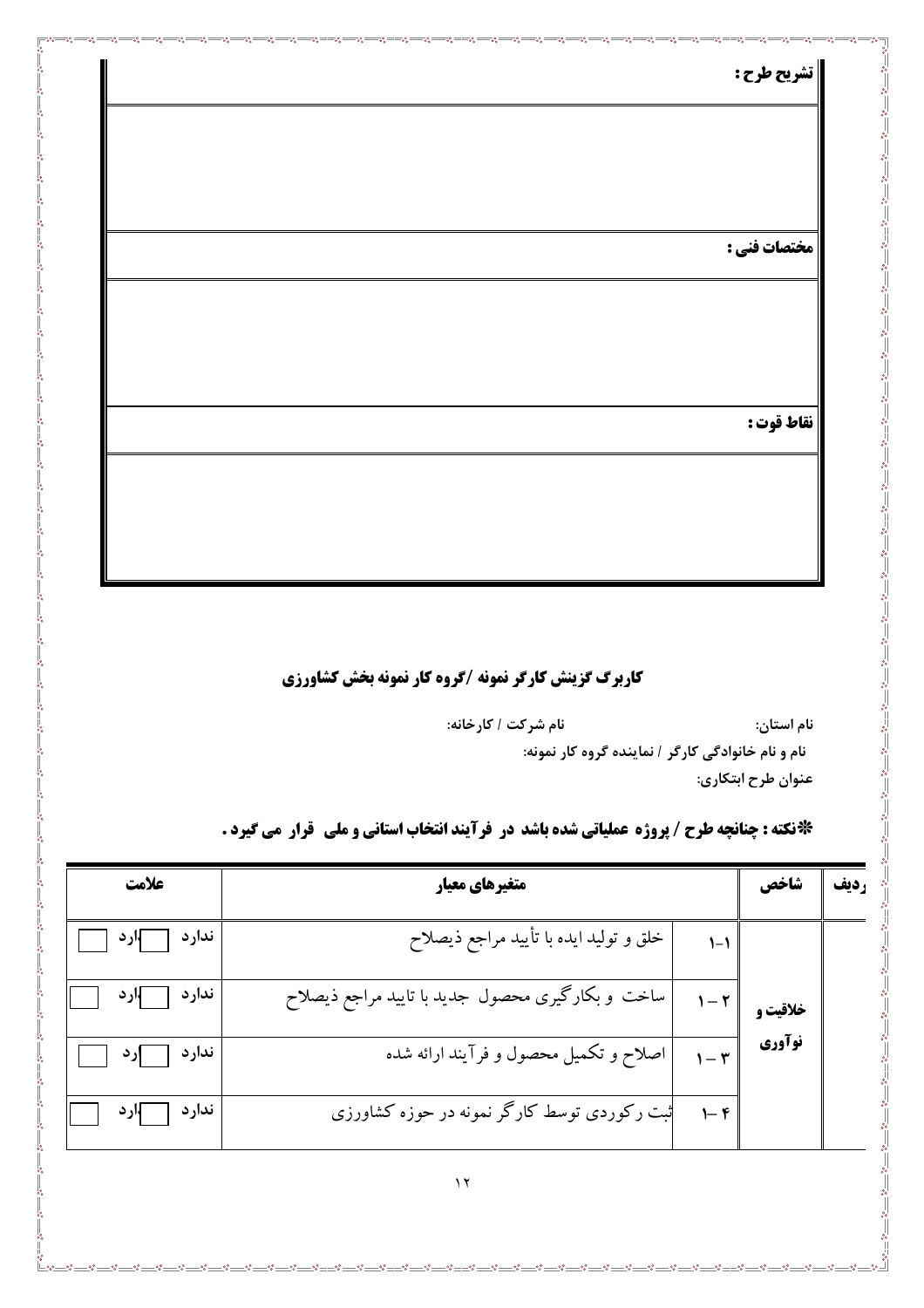|                 | (گواهی ثبت رکورد هم از جهاد کشاورزی استان باید اخذ شود .) |                                                |                                                 |              |
|-----------------|-----------------------------------------------------------|------------------------------------------------|-------------------------------------------------|--------------|
| ندارد<br>∫ارد   | افزایش میزان تولیدنسبت به سال گذشته                       |                                                | $\Upsilon - \Upsilon$                           | بهره وري     |
|                 |                                                           | $\frac{7}{2}$ تا ۲۵٪                           |                                                 | (پس از انجام |
|                 |                                                           | $7.0 \cdot 5.79$                               |                                                 | طرح)         |
|                 |                                                           | $7/10$ تا ۱۵٪                                  |                                                 |              |
|                 | $\Box$                                                    | $\gamma \rightarrow +$ تا ۱۰۰ $\gamma$         |                                                 |              |
| ∤ارد<br>ندارد   | صرفه جوئی نهاده های تولید نسبت به سال گذشته               |                                                | $Y-Y$                                           |              |
|                 |                                                           | $7.70$ تا                                      |                                                 |              |
|                 |                                                           | $\frac{1}{2}$ 7۶/ تا $\sim$                    |                                                 |              |
|                 | $\Box$                                                    | $\frac{1}{2}$ ۵۱/ تا ۷۵٪                       |                                                 |              |
|                 | $\Box$                                                    | $\gamma \rightarrow$ 7. 7 $\gamma$ 7. $\gamma$ |                                                 |              |
| ندارد<br>}ار د  | ارتقاء کیفیت محصول ،فرآیند تولید یا خدمات و کاهش ضایعات   |                                                | $\tau - \tau$                                   |              |
| ندارد<br>−}ار د |                                                           | كاهش مصرف انرژى                                | $\mathbf{r}-\mathbf{r}$                         |              |
|                 |                                                           | تا ۲۵٪                                         |                                                 |              |
|                 |                                                           | $7.0 \cdot 17$ 7۶                              |                                                 |              |
|                 | $\Box$                                                    | $\frac{1}{2}$ ۵۱/ تا ۷۵٪                       |                                                 |              |
|                 | $\Box$                                                    | $\gamma \rightarrow \gamma$ تا ۱۰۰ $\gamma$    |                                                 |              |
| ارد {<br>ندارد  |                                                           | صرفه جوئي ريالي                                |                                                 |              |
|                 |                                                           | $7.7 \cdot 5$                                  |                                                 |              |
|                 |                                                           | $\gamma$ : تا ۴۰ $\gamma$                      | $\boldsymbol{\Upsilon}$ – $\boldsymbol{\Delta}$ |              |
|                 |                                                           | $7.9 \cdot 17.7$ تا $9.8$                      |                                                 |              |
|                 |                                                           | $7.1 \cdot 7.91$                               |                                                 |              |
|                 | $\Box$                                                    | $7.1 \cdot \cdot 7.1$ تا ۱۰۰ $7.1$             |                                                 |              |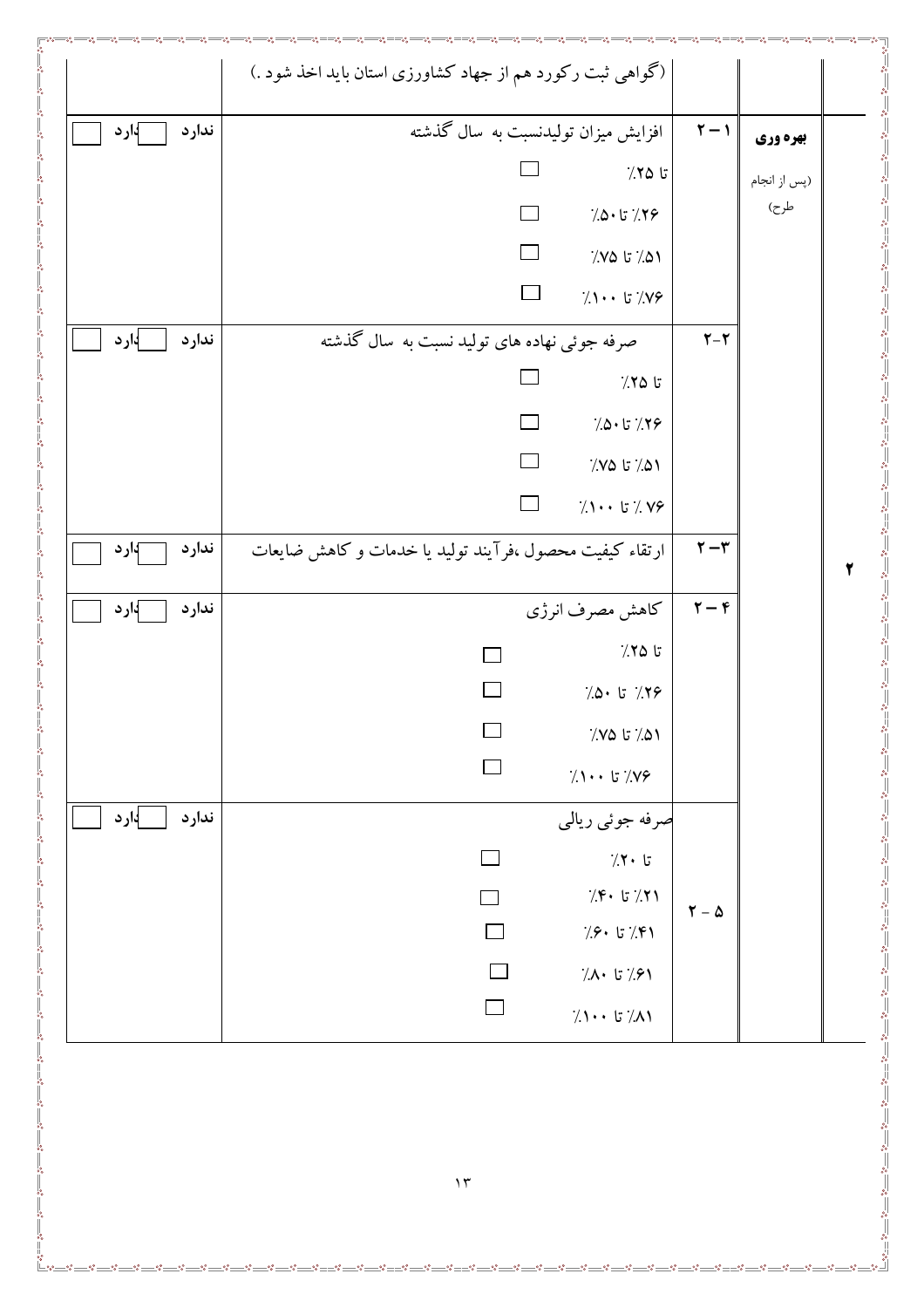| استفاده از فناوری نوین<br>$Y-Y$<br>$\mathbf{r}-\mathbf{v}$<br>انتقال یا مشارکت در بومی سازی محصول یا فرآیند تولید محصول<br>در سطح ملی<br>$\mathbf{r}-\mathbf{r}$<br>انتقال یا مشارکت در بومی سازی محصول یا فرآیند تولید محصول در   ند <b>ارد</b><br>سطح استانى<br>بومي<br>$\mathbf{r}-\mathbf{r}$<br>كاهش واردات<br>رشدصادرات<br>سازي<br>تا ۲۵٪<br>تكنولوژي<br>تا ۲۵٪<br>و صادرات<br>$7.0 \cdot 17.79$<br>$7.0 \cdot 17$ 79<br>$\frac{7}{2}$ ۵۱/ تا ۱۵٪<br>۵۱/ تا ۷۵٪<br>$7.1 \cdot 17.79$<br>$7.1 \cdot \cdot 57.1$<br>$F - 1$<br>تعداداشتغال جدید مستقیم نسبت به سال گذشته<br>ميزان اشتغال <br>$\mathbf{F}-\mathbf{Y}$<br>تعداداشتغا ل جدید غیر مستقیم<br>( پس از |
|---------------------------------------------------------------------------------------------------------------------------------------------------------------------------------------------------------------------------------------------------------------------------------------------------------------------------------------------------------------------------------------------------------------------------------------------------------------------------------------------------------------------------------------------------------------------------------------------------------------------------------------------------------------------|
|                                                                                                                                                                                                                                                                                                                                                                                                                                                                                                                                                                                                                                                                     |
| ۳                                                                                                                                                                                                                                                                                                                                                                                                                                                                                                                                                                                                                                                                   |
|                                                                                                                                                                                                                                                                                                                                                                                                                                                                                                                                                                                                                                                                     |
|                                                                                                                                                                                                                                                                                                                                                                                                                                                                                                                                                                                                                                                                     |
|                                                                                                                                                                                                                                                                                                                                                                                                                                                                                                                                                                                                                                                                     |
|                                                                                                                                                                                                                                                                                                                                                                                                                                                                                                                                                                                                                                                                     |
|                                                                                                                                                                                                                                                                                                                                                                                                                                                                                                                                                                                                                                                                     |
| ۴                                                                                                                                                                                                                                                                                                                                                                                                                                                                                                                                                                                                                                                                   |
|                                                                                                                                                                                                                                                                                                                                                                                                                                                                                                                                                                                                                                                                     |
|                                                                                                                                                                                                                                                                                                                                                                                                                                                                                                                                                                                                                                                                     |
|                                                                                                                                                                                                                                                                                                                                                                                                                                                                                                                                                                                                                                                                     |
|                                                                                                                                                                                                                                                                                                                                                                                                                                                                                                                                                                                                                                                                     |
|                                                                                                                                                                                                                                                                                                                                                                                                                                                                                                                                                                                                                                                                     |
| انجام طرح )<br>$F - T$<br>پایداری اشتغال و صیانت از نیروی کار (حفظ وضع موجود)                                                                                                                                                                                                                                                                                                                                                                                                                                                                                                                                                                                       |
| $\Delta - 1$<br>لحاظ نمودن مسائل ايمني در طرح<br>٥<br>ايمني                                                                                                                                                                                                                                                                                                                                                                                                                                                                                                                                                                                                         |
| تأثیر طرح بر مسائل زیست محیطی<br>$9 - 1$<br>رعايت                                                                                                                                                                                                                                                                                                                                                                                                                                                                                                                                                                                                                   |
| ۶<br>مسائل<br>كاهش مصرف سموم و مواد آلاينده<br>$5 - 7$<br>زيست                                                                                                                                                                                                                                                                                                                                                                                                                                                                                                                                                                                                      |
| $\gamma$                                                                                                                                                                                                                                                                                                                                                                                                                                                                                                                                                                                                                                                            |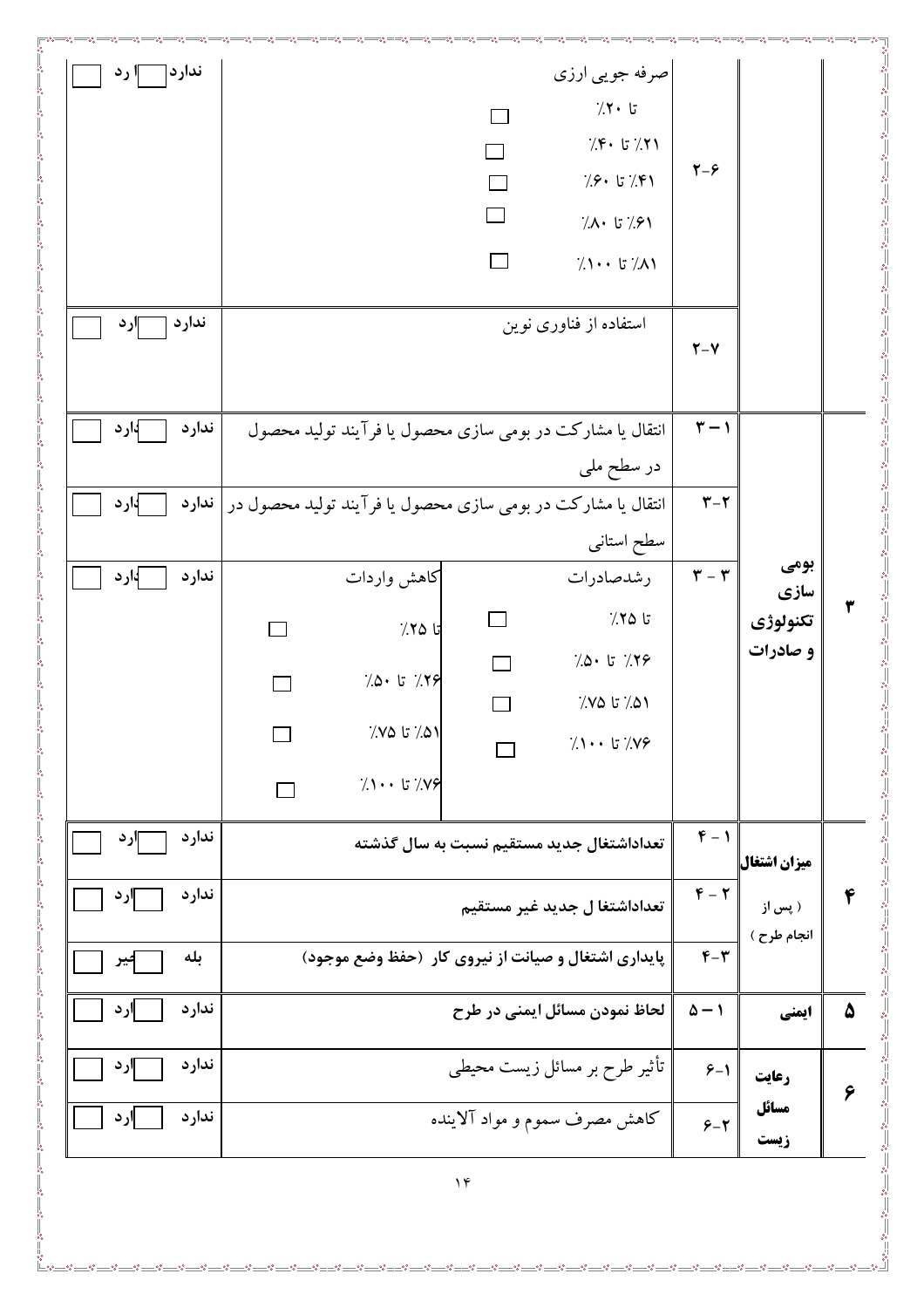| ندارد<br>ار د<br>ندارد<br>ار د | توليد محصولات اركانيك<br>توليد محصولات سالم                                              | $5 - r$               | محيطي<br>بهداشتي   |  |
|--------------------------------|------------------------------------------------------------------------------------------|-----------------------|--------------------|--|
| ندارد<br>∥رد                   | ارتقاء مهارت فردی یا گروهی (مهارت های فنی و حرفه ای و                                    | $5 - 5$               |                    |  |
|                                | سایر موارد- هر دوره مرتبط با شغل ۰/۵امتیاز )                                             | $V - 1$               |                    |  |
| ندارد<br>∣ارد<br>ندارد<br>∥رد  | رعایت مسائل ایمنی فردی(ایمنی سلامت و محیط زیست (HSE)<br>رعايت شئونات اسلامي واصول اخلاقي | $V - Y$<br>$V - \tau$ |                    |  |
| ندارد<br>إرد                   | وجدان و انضباط کاری ( رعایت آئین نامه های داخلی کارگاه)                                  | $V - \mathfrak{F}$    |                    |  |
| ندارد<br>∥رد                   | نحوه ارتباط با همکاران ومشارکت در تشکلهای گروهی کارگاه                                   | $V-\Delta$            | <b>ویژگیها و</b>   |  |
| ندارد<br>إرد                   | تلاش در جهت انتقال مهارت دانش و تجربیات خود به همکاران                                   | $V - 9$               | مهارتهای<br>فردي   |  |
|                                | مركز استان<br>شهرستان های تابعه                                                          | $-\lambda - 1$        | منطقه<br>جغرافيايي |  |
|                                | روستا                                                                                    |                       | محل کار            |  |

 $-8^{\circ} - 8^{\circ}$ 

 $\overline{\mathbb{F}}^{\circ}$ 

**ّ**قابل ذکر است شاخص های در نظر گرفته شده ذیل ستاره دار بوده و به دارنده آن امتیازی مضاعف تعلق می گیرد.

|    |         | $1 - 1$                   | ثبت اختراع بين المللي                                           | ندارد است ارد  |  |
|----|---------|---------------------------|-----------------------------------------------------------------|----------------|--|
| ١š | اختراع  | $\mathcal{N}$             | ثبت اختراع ملی                                                  | ندارد او د     |  |
|    |         | $1-\mathcal{r}$           | میزان اهمیت ، جذابیت و کاربرد اختراع                            | ندارد کارد     |  |
| ٢٤ |         | $\uparrow - \uparrow$     | مقاله بين المللي (ISI) مرتبط                                    | ندارد ارد      |  |
|    | تحقيق و | $\Upsilon-\Upsilon$       | مقاله علمی پژوهشی (isc و داخلی و خارجی )مرتبط                   | ندارد ۱۰۰۰ ارد |  |
|    | پژوهش   | $\mathbf{Y}-\mathbf{Y}$   | مقاله بين المللي(ISI-ISC)،علمي پژوهشي(داخلي<br>ياخارجي)غيرمرتبط | ندارد اس ارد ا |  |
|    |         | $\mathbf{Y} - \mathbf{F}$ | مقاله کنفرانسی (داخل و یا خارجی) مرتبط                          | ندارد ا        |  |

 $\Delta$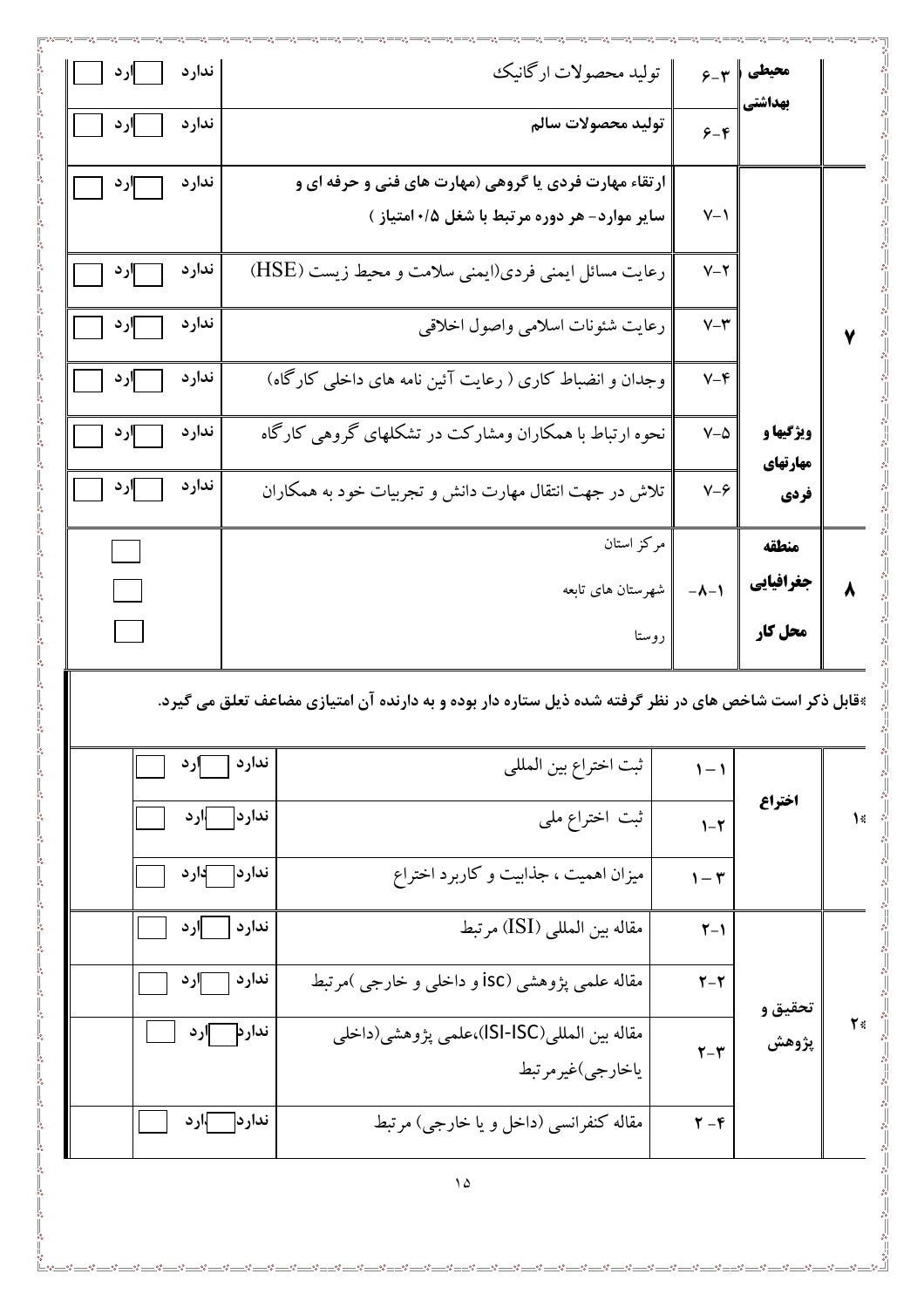| ندارد آارد     | مقاله کنفرانسی (داخلی و یا خارجی) غیر مرتبط      | $\mathbf{Y}-\boldsymbol{\Delta}$ |                   |                  |
|----------------|--------------------------------------------------|----------------------------------|-------------------|------------------|
| ندارد کارد     | تاليف كتاب                                       | $Y - 9$                          |                   |                  |
| ندارد کارد     | ترجمه كتاب                                       | $Y-Y$                            |                   |                  |
| ندارد اسرارد   | اجرای سخنرانی علمی یا حرفه ای مرتبط با حوزه کاری | $\mathbf{Y}-\mathbf{V}$          |                   |                  |
|                | در مجامع علمی و یا انجمن های حرفه ای             |                                  |                   |                  |
| ∫بله<br>خير    | جانباز – آزاده – رزمنده                          | $\mathbf{r}$ –1                  |                   |                  |
| خير<br>إبله    | خانواده شهيد                                     | $\mathbf{r}-\mathbf{r}$          | وضعيت<br>ایثارگری | ٣٠               |
| خير<br>  بله   | بسيجي فعال                                       | $\mathbf{r}-\mathbf{r}$          |                   |                  |
| ندارد<br>— ارد | عکس پرسنلمی – تصویر شناسنامه —کارت ملمی —        | $F-1$                            |                   |                  |
|                | مدرك تحصيلى-دفترچه بيمه                          |                                  | مدارک و           |                  |
| ندارد<br>ارد   | پیوست نمودن مدارک و مستندات لازم در خصوص         |                                  | مستندات           | $\mathfrak{e}_3$ |
|                | اظهارات (پاسخ های مندرج در پرسشنامه بر اساس چک   | $F - T$                          | لازم              |                  |
|                | ليست )                                           |                                  |                   |                  |
|                |                                                  |                                  |                   |                  |
|                |                                                  |                                  |                   |                  |
|                |                                                  |                                  |                   |                  |
|                |                                                  |                                  |                   |                  |
|                |                                                  |                                  |                   |                  |
|                |                                                  |                                  |                   |                  |
|                |                                                  |                                  |                   |                  |
|                |                                                  |                                  |                   |                  |
|                |                                                  |                                  |                   |                  |
|                |                                                  |                                  |                   |                  |
|                | $\gamma$                                         |                                  |                   |                  |

 $\overline{\phantom{0}}$   $\overline{\phantom{0}}$   $\overline{\phantom{0}}$   $\overline{\phantom{0}}$   $\overline{\phantom{0}}$   $\overline{\phantom{0}}$   $\overline{\phantom{0}}$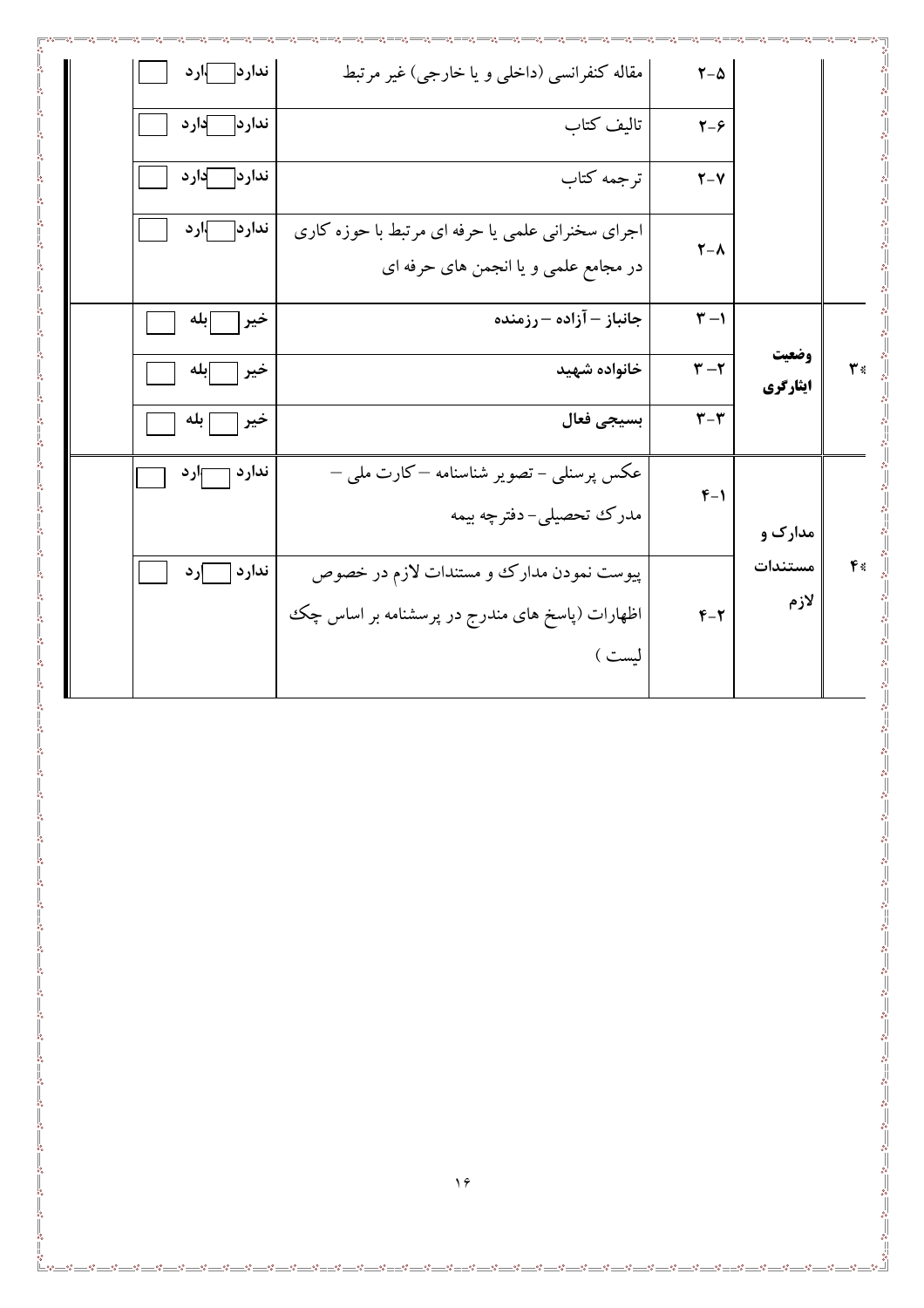**\* لیست مدارکی را که در پرونده خود ضمیمه نموده اید را علامت بزنید.** 

 $\frac{3}{28} - \frac{3}{28} - \frac{3}{28} = \frac{3}{28}$ 

°° ° ° ° ° ° ° ° °

 $\frac{8}{3}$   $\frac{8}{3}$ 

 $\begin{array}{c} \begin{array}{c} \circ \\ \circ \\ \circ \circ \\ \hline \end{array} \end{array}$ 

| شرح آن                                                                                         |                                                                                        | نوع مدارك        | <u>ှာ</u><br>.နိ |
|------------------------------------------------------------------------------------------------|----------------------------------------------------------------------------------------|------------------|------------------|
| تشریح ضرورت ، اهمیت و کاربرد اختراع $\Box$                                                     | ثبت بين المللي □                                                                       | گواهی ثبت اختراع |                  |
|                                                                                                | ثبت ملي                                                                                |                  |                  |
| تاییدیه مراجع ذی صلاح ًو شرح فعالیت قبل و بعد ( نوآوری ،اصلاح ً یا تکمیل فرآیند تولید )□       |                                                                                        | مستندات          | ۲                |
|                                                                                                | $\Box$ ذکر عنوان ،شرح قبل و بعد،( نو $\overline{I}$ وری ، اصلاح  یا تکمیل ارائه خدمات) | خلاقيت و نوآورى  |                  |
| $\Box$ شرح فعالیت مربوط به ساخت و بکارگیری                                                     | تاييديه ساخت و شرح فعاليت □                                                            | پيوست شده        |                  |
|                                                                                                | تاییدیه اصلاح یا تکمیل محصول و فرآیتد ارائه شده                                        |                  |                  |
| $\Box$ (تأییدیه افزایش میزان تولید در زمان مشخص (مقایسه میانگین ۳ سال گذشته با پس از انجام طرح |                                                                                        | مستندات          | ٣                |
| تأییدیه صرفه جوئی نهاده های تولید نسبت به سال زراعی گذشته (مقایسه قبل و بعد از انجام           | طرح)□                                                                                  | بهره وری         |                  |
|                                                                                                | تأييديه ارتقاء كيفي محصولات يا فرآيند توليد يا خدمات )□                                | پيوست شده        |                  |
|                                                                                                | تأييديه كاهش مصرف انرژى در زمان مشخص (مقايسه قبل و بعد از انجام طرح) $\Box$            |                  |                  |
|                                                                                                | شرح و میزان صرفه جوئی ریالی با تأیید واحد مربوطه $\Box$                                |                  |                  |
|                                                                                                | $\Box$ توضیح نوع تکنولوژی ، شیوه بومی سازی و روش انتقال آن(استانی) $\Box$              | مستندات          | ۴                |
|                                                                                                | توضیح نوع تکنولوژی ، شیوه بومی سازی و روش انتقال آن(ملی) $\Box$                        | بومی سازی        |                  |
|                                                                                                | شرح میزان صادرات و نام کشورهای مقصد همراه با تاییدیه واحد مربوطه $\Box$                | تکنولوژی و       |                  |
|                                                                                                |                                                                                        |                  |                  |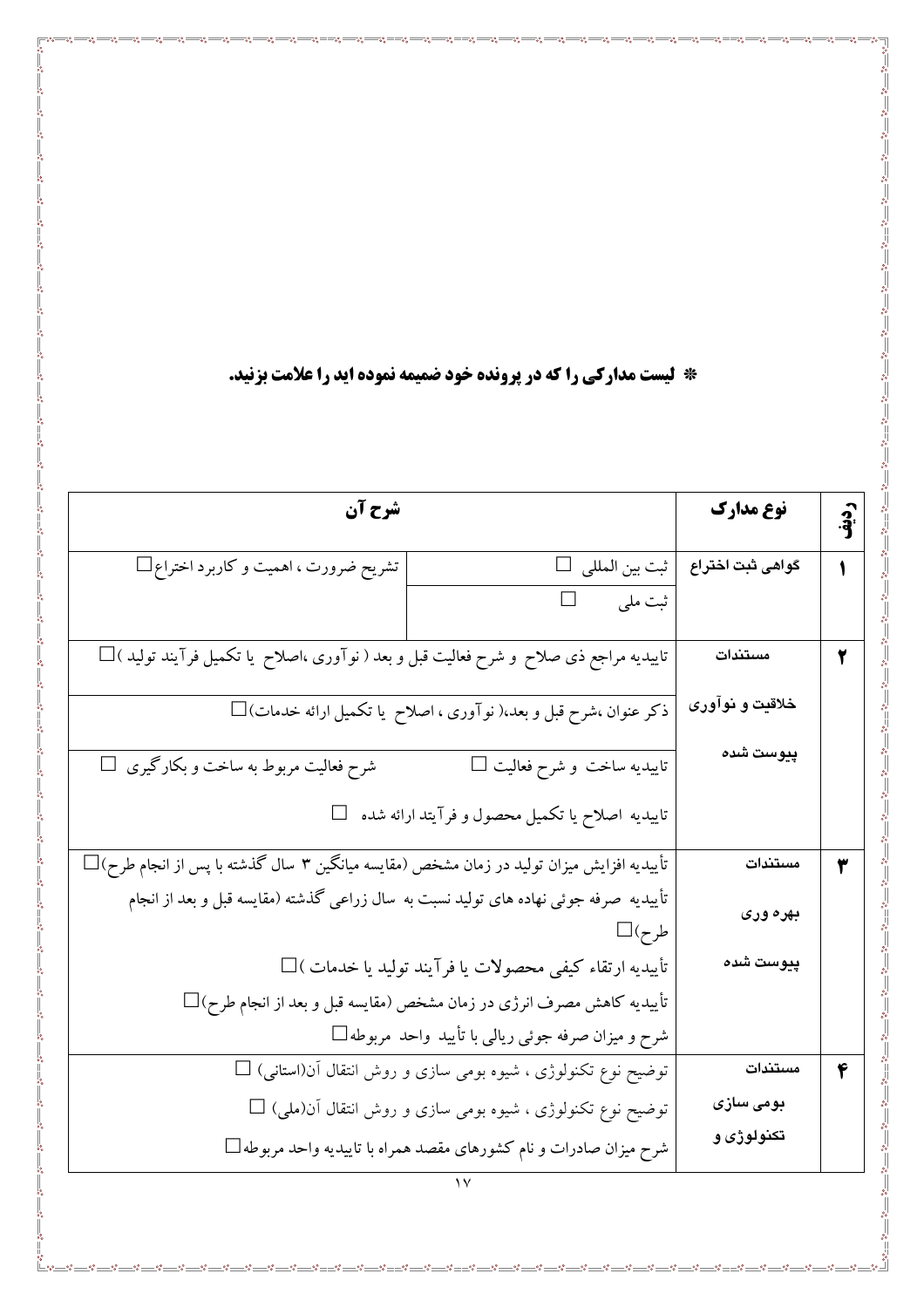| شرح میزان کاهش واردات همراه با تاییدیه واحد مربوطه $\Box$                              | صادرات پیوست     |      |
|----------------------------------------------------------------------------------------|------------------|------|
| شرح و میزان صرفه جوئی ارزی با تأیید واحد مربوطه $\Box$                                 | شده              |      |
| لیست بیمه یا شاغلین (قبل و بعد از انجام طرح ) با تأبید امور اداری                      | ميزان اشتغال     | ۵    |
| توضیح وشرح چگونگی افزایش اشتغال غیر مستقیم (محاسبات مربوطه )با تایید واحد ذیربط $\Box$ |                  |      |
| توضیح وشرح چگونگی جلوگیری از کاهش نیروی انسانی $\Box$                                  |                  |      |
| توضیح وشرح چگونگی عملکرد در حیطه رعایت ایمنی در طرح $\Box$                             | ایمنی            | ٦    |
| $\Box$ شرح فعالیت در خصوص بهبود شرایط زیست محیطی                                       | رعايت مسائل زيست | ٧    |
| شرح فعالیت در خصوص چگونگی کاهش مصرف سموم و مواد آلاینده $\Box$                         | محیطی و بهداشتی  |      |
| شرح فعالیت در خصوص چگونگی تولید محصولات ارگانیک ا                                      |                  |      |
| شرح فعالیت در خصوص چگونگی تولید محصولات سالم                                           |                  |      |
| ایمنی –ارتقاء مهارت فردی یا گروهی رعایت شئونات اسلامی واصول اخلاقی –وجدان و انضباط     | ويژگيها و        | ۸ تا |
| کاری نحوه ارتباط با همکاران ومشارکت در تشکلهای گروهی کارگاه –تلاش در جهت انتقال        | شاخصهای فردی     | 14   |
| مهارتدانش و تجربیات خود به همکاران وضعیت ایثارگری با تأییدیه مدیر ذیربط                |                  |      |
|                                                                                        |                  |      |
|                                                                                        |                  |      |
|                                                                                        |                  |      |

ၜႜ

og

oś

 $\overline{\phantom{0}}^{\circ\bullet\bullet\bullet\bullet}$